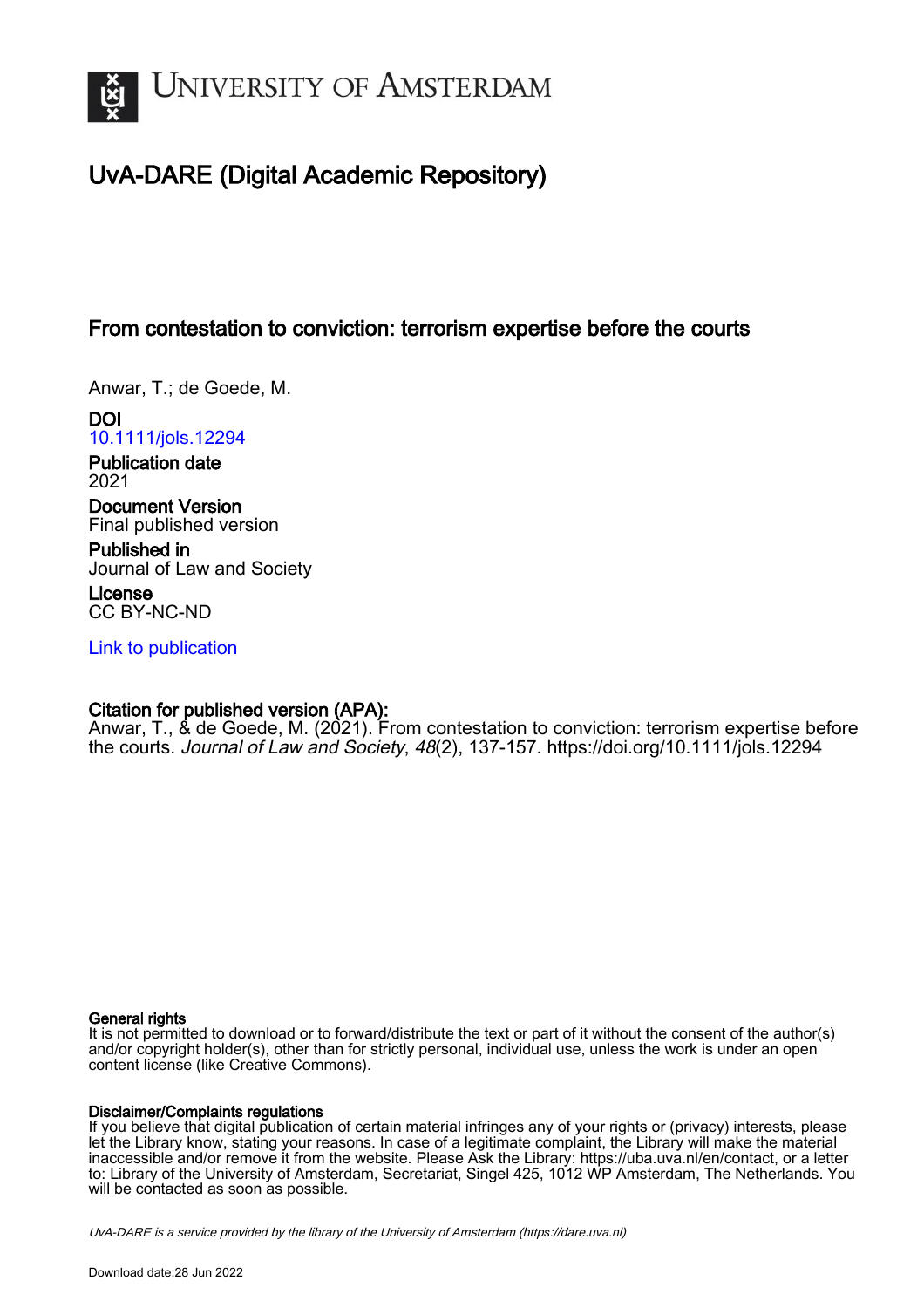#### **ARTICLE**

# **From contestation to conviction: terrorism expertise before the courts**

# **TASNIEM ANWAR | MARIEKE DE GOEDE**

Department of Political Science, University of Amsterdam, Nieuwe Achtergracht 166, 1018 WV, Amsterdam, the Netherlands

#### **Corresponding authors**

Tasniem Anwar and Marieke de Goede, Department of Political Science, University of Amsterdam, P.O. Box 15578, 1001 NB, Amsterdam, the Netherlands Email:[t.anwar@uva.nl;](mailto:t.anwar@uva.nl) [m.degoede@uva.nl](mailto:m.degoede@uva.nl)

#### **Abstract**

This article asks how terrorism expertise has been mobilized in recent trials on terrorism financing. How is expert knowledge concerning ongoing and complex political situations involving alleged terrorism translated into factual evidence before a court of law? What kind of sources do courts use in terrorism cases, and what kind of expert knowledge is acknowledged or ignored? Through analysis of concrete cases under the United Kingdom (UK) Terrorism Act (2000) and the Dutch penal law Article 421Sr, we show how contested terrorism expertise becomes 'certified knowledge' that holds together as grounds for conviction before a court of law. This article contributes to socio-legal debates on legal knowledge in two ways. First, we analyse the everyday, material practices of gathering, presenting, and contesting expertise in relation to security. Second, the article analyses new case material and a particular kind of knowledge – namely, security knowledge and terrorism expertise – to identify patterns in what is deemed relevant for the court.

<sup>-----------------------------------</sup>This is an open access article under the terms of the [Creative Commons Attribution-NonCommercial-NoDerivs](http://creativecommons.org/licenses/by-nc-nd/4.0/) License, which permits use and distribution in any medium, provided the original work is properly cited, the use is non-commercial and no modifications or adaptations are made.

<sup>© 2021</sup> The Authors. *Journal of Law and Society* published by John Wiley & Sons Ltd on behalf of Cardiff University (CU)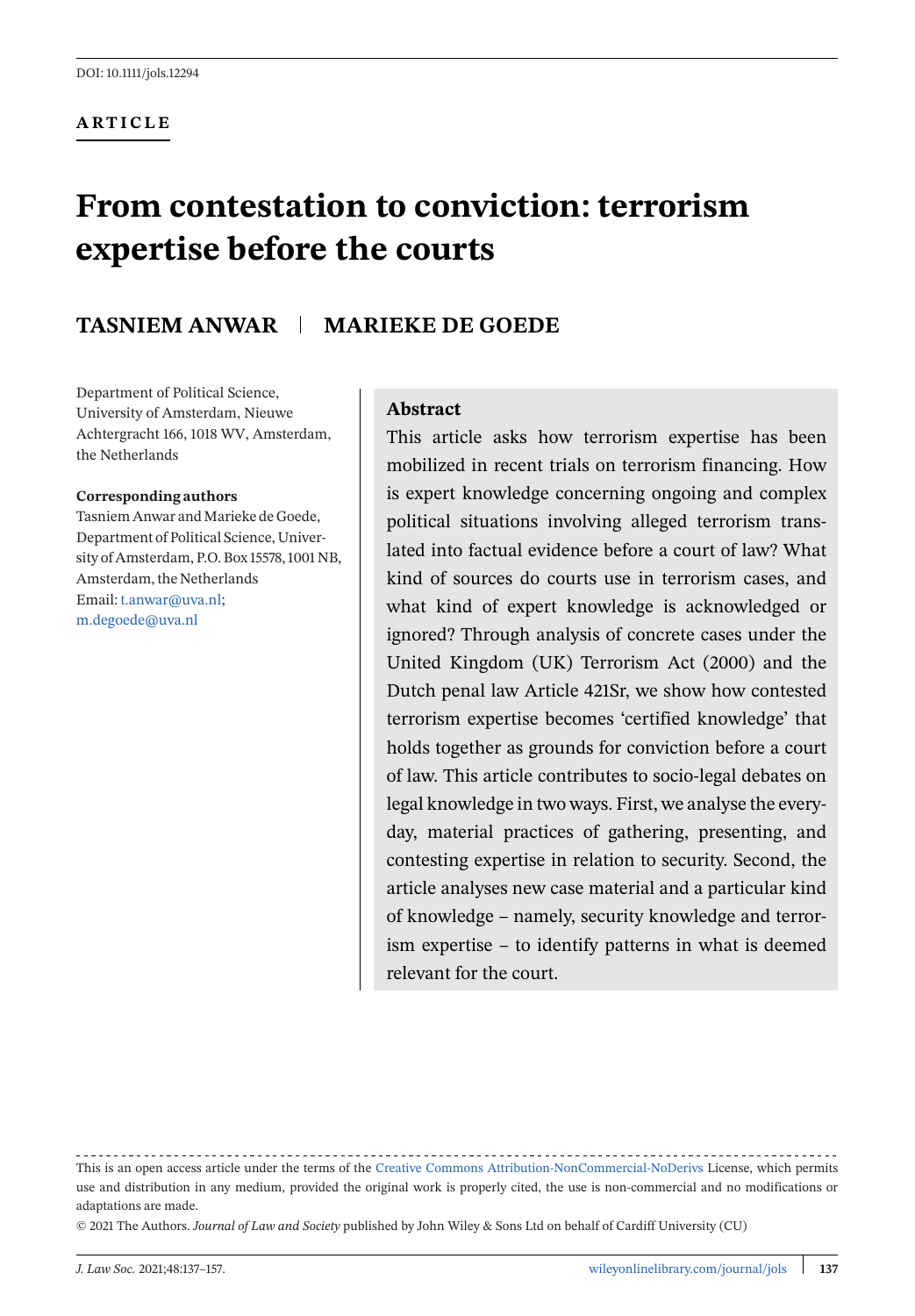# **1 INTRODUCTION: ISLAMIC STATE MONEY AND TERRORISM EXPERTISE**

In 2017, a Dutch bus driver was sentenced to 24 months' imprisonment for the financing of terrorism under Article 421Sr of Dutch penal law. The bus driver had sent money to his brother, who was at the time in territory held by Islamic State (IS).<sup>1</sup> The sentencing relied on factual descriptions of the situation in Syria at the time of the incriminating money transfers, in order to show that the defendant willingly took a risk that the money *might be* used for terrorism. In its judgment, the court posited a number of 'facts of general knowledge' about the conflict in Syria and the situation in IS-held territories, based on unnamed 'easily accessible public sources'.2 Among other things, the court asserted a clear distinction between the anti-Assad uprisings, which it acknowledged as the beginning of the conflict in Syria, and the crimes of 'jihadist groups'. The court wrote: 'Many of the crimes of jihadist groups had no relation at all to the battle against Assad's army, but arose from a religiously-motivated desire to violently impose a radical version of sharia on the population.'<sup>3</sup> The court presented its understanding of the Syrian conflict as apparent to 'anyone who follows the news even just little a bit'.4 The 47-page judgment includes only a few source references<sup>5</sup> and does not engage in cross-checking of facts. Nevertheless, this supposedly common knowledge of the Syrian conflict was accepted as truth by the court and helped to prove that the bus driver *should have known* that the money could or would be used for terrorism.6

This article asks how knowledge concerning ongoing, fluid, and complex political situations involving terrorist activities is rendered into factual evidence that holds together before a court of law. For example, in the case of the bus driver's conviction, it is possible to ask how the court was able to arrive at this factual assessment of a conflict that is complex, involving many armed groups and fluid frontlines, when the nature and characterization of the conflict are still fiercely debated by academics and experts.<sup>7</sup> In this article, we ask what kind of sources courts use in terrorism cases, and we focus on what kind of expert knowledge is acknowledged, referenced, excluded, or ignored in terrorism cases. These questions are important because, as Jasanoff argues, conventional legal scholarship 'offers relatively few resources for understanding what makes,

<sup>2</sup> Id. All translations from the Dutch are our own.

<sup>3</sup> Id.

 $4$  Id.

<sup>1</sup> He was sentenced on 10 March 2017 to 24 months' imprisonment, of which 14 months were suspended with a probation time of three years. Gerechtshof Den Haag, ECLI:NL:GHDHA:2017:642. In the Netherlands, the standard way to refer to court cases is by their European Case Law Identifier (ECLI) and the location of the court. For the readability of the article, we have chosen to cite the ECLI in the footnotes and refer in-text to the location of the court.

<sup>5</sup> The sources cited in the footnotes of the judgment includes non-governmental organization (NGO) reports, newspaper articles, and a 2013 report of the UN Independent International Commission of Inquiry on the Syrian Arab Republic.

<sup>6</sup> An extended discussion of the definition of the offence in statute is presented later in this article.

<sup>7</sup> See, for example, the recent debate in the Dutch parliament that involved several experts discussing the status of different armed groups fighting in Syria: see Commissie Buitenlandse Zaken, 'Nederlandse Steun aan Gewapende Syrische Oppositie' *Tweede Kamer der Staten-Generaal*, 27 September 2018, at <[https://www.tweedekamer.nl/debat\\_en\\_vergadering/](https://www.tweedekamer.nl/debat_en_vergadering/commissievergaderingen/details?id=2018A03897) [commissievergaderingen/details?id=2018A03897](https://www.tweedekamer.nl/debat_en_vergadering/commissievergaderingen/details?id=2018A03897)>. See also I. Rothkopf, 'International Humanitarian Law and Non-State Practice in Armed Conflict: Combatant's Privilege and Kurdish Fighters in Syria' (2019) 24 *J. of Conflict and Security Law* 271; N. Ryder, 'Out with the Old and ... In with the Old? A Critical Review of the Financial War on Terrorism on the Islamic State of Iraq and Levant' (2018) 41 *Studies in Conflict & Terrorism* 79.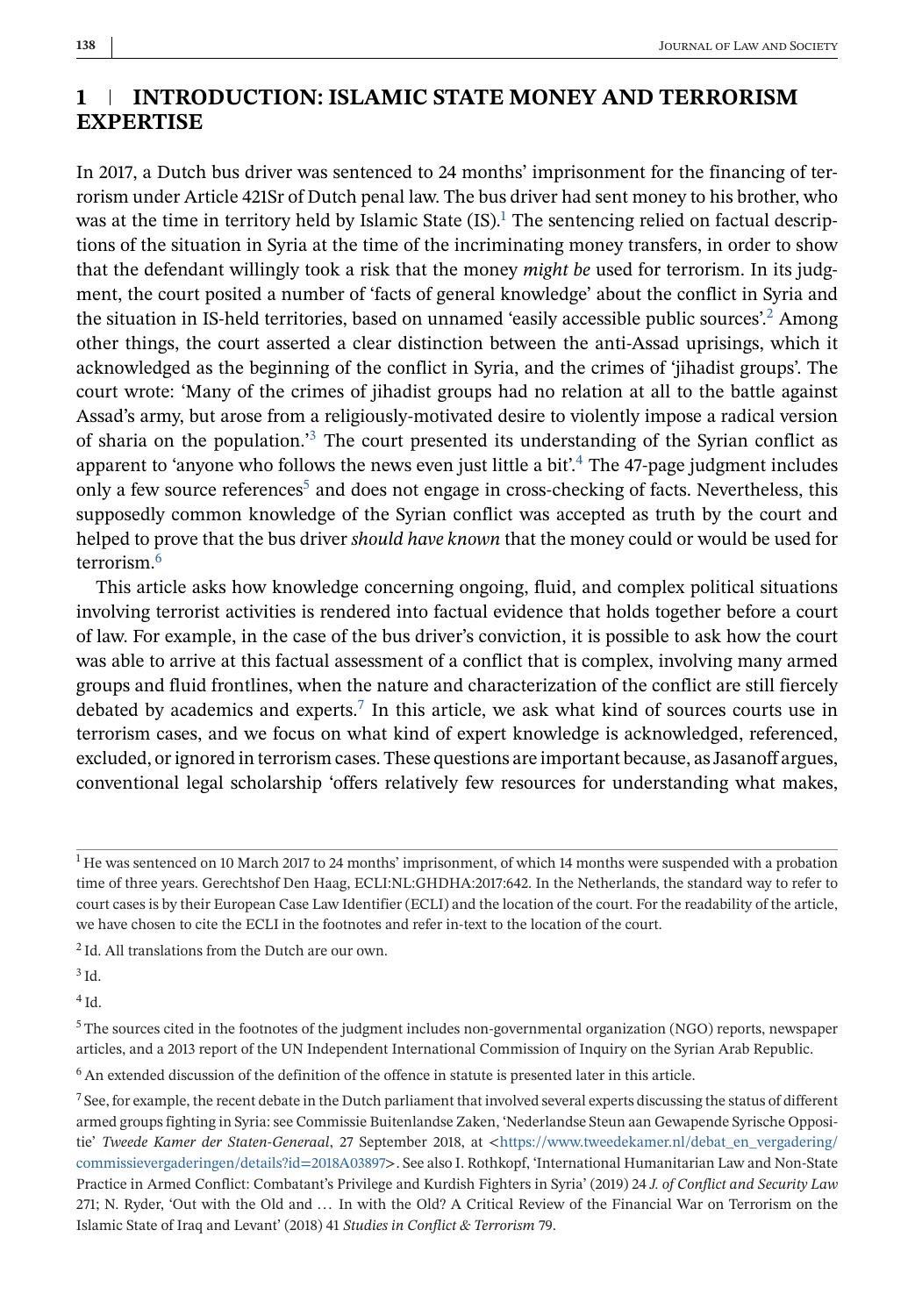or unmakes, the credibility of scientific evidence in the courtroom'.<sup>8</sup> Through her work on scientific knowledge – including environmental and medical expertise – Jasanoff shows that the acceptance or rejection of the testimony of particular experts is often one of the most contentious aspects of a trial, and that it takes hard work to make materials and experts appear before a court.<sup>9</sup> Security expertise, and terrorism expertise more specifically, is perhaps even more contested than the scientific, medical, or environmental expertise that has previously been researched in sociolegal scholarship. This is not because the issues at stake are necessarily more contentious, but because the tradition of knowledge production in the security realm is less established.<sup>10</sup> As in the case of the convicted bus driver, the question is how courts evaluate and incorporate knowledge on terrorist threats and situations in their verdicts.

This article analyses how contested terrorism expertise becomes 'certified knowledge'11 that holds together as grounds for conviction in criminal trials. We ask how expert knowledge is mobilized in criminal cases on terrorism support and facilitation, and what role it plays in bringing a case from contestation to conviction. Following Lynch, $^{12}$  we deploy the notion of 'conviction' in a dual sense. On the one hand, we understand conviction as the practice of sentencing, concluding a legal procedure and producing a legal fact concerning culpability. For this reason, we examine cases that have resulted in a guilty conviction for the defendants. On the other hand, we understand conviction as a strong belief or faith in the truthfulness of certain knowledge. (Scientific) knowledge needs to be 'juridified' to function as expert knowledge in a trial: it needs to be admitted as relevant, and recognized as credible, by the court.<sup>13</sup> It is through the process of juridification that expert knowledge acquires the capacity to *convince* actors that it is trustworthy and veracious in the context of a trial, and to become evidence. This dual approach to conviction allows us to analyse how expertise acquires credibility and becomes or is made *convincing* as grounds for criminal sentencing.

The article focuses on crimes of terrorism financing and facilitation, which are (in most jurisdictions) relatively new standalone criminal offences. These cases involve broad criminalizations of ancillary acts to terrorism, which make it possible to prosecute defendants who are not directly involved in terrorist violence or even accused of holding terrorist sympathies.<sup>14</sup> These cases are situated (far) in advance of actual terrorist violence, yet they have become increasingly important in the context of counter-terrorism.<sup>15</sup> The empirical focus of this article is on cases in the UK and the Netherlands. Criminal provisions on terrorism financing in these two countries are comparable as they are at least partly shaped through the guidance of the Financial Action Task Force (FATF),

<sup>9</sup> Id.

<sup>13</sup> K. McGee, *Latour and the Passage of Law* (2015) ch. 3.

<sup>8</sup> S. Jasanoff, *Science and Public Reason* (2012) 219.

<sup>10</sup> T. V. Berling and C. Bueger, 'Security Expertise: An Introduction' in *Security Expertise: Practice, Power, Responsibility*, eds T. V. Berling and C. Bueger (2015) 1, at 13.

 $<sup>11</sup>$  Jasanoff, op. cit., n. 8.</sup>

<sup>12</sup> M. Lynch, 'Science, Truth, and Forensic Cultures: The Exceptional Legal Status of DNA Evidence' (2013) 44 *Studies in History and Philosophy of Science Part C: Studies in History and Philosophy of Biological and Biomedical Sciences* 60.

<sup>&</sup>lt;sup>14</sup> K. Cooper, 'Counter Terrorism Finance, Precautionary Logic and the Regulation of Risk: The Regulation of Informal Value Transfer Systems within the UK' in *The Palgrave Handbook of Criminal and Terrorism Financing Law*, eds C. King et al. (2018) 1029.

<sup>&</sup>lt;sup>15</sup> J. McCulloch and S. Pickering, 'Pre-Crime and Counter-Terrorism: Imagining Future Crime in the "War on Terror"' (2009) 49 *Brit. J. of Criminology* 628; M. de Goede and G. Sullivan, 'The Politics of Security Lists' (2016) 34 *Environment and Planning D: Society & Space* 67.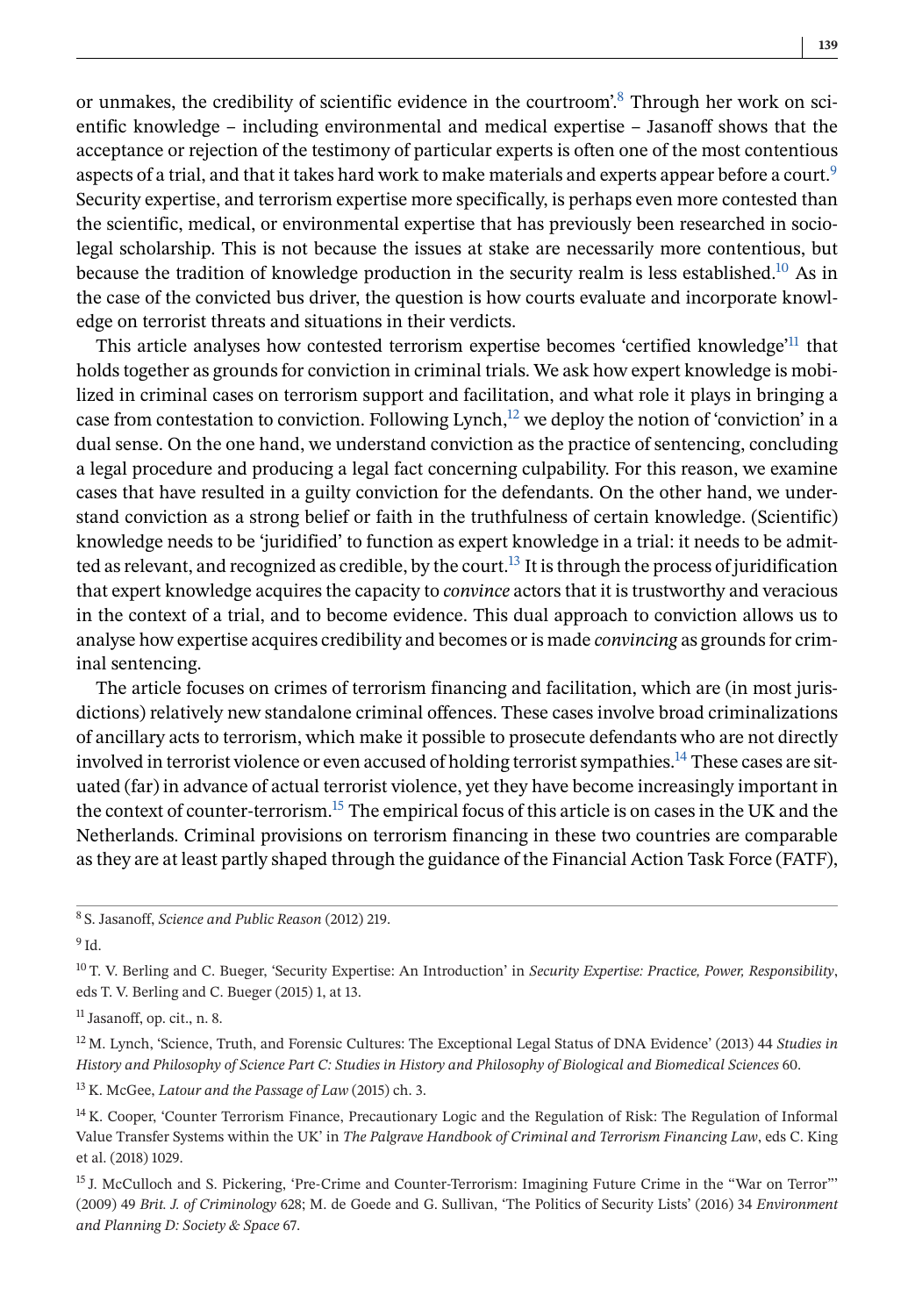as is explained in this article. Key questions before the court in such cases concern the complex issue of defendants' *intent* when they sent monies to family, friends, or acquaintances. Terrorism financing is not a strict liability offence, and for intent to be proved the jury should be convinced that the defendants had 'reasonable cause to suspect' that monies might end up in the wrong hands. The discussion of these complex legal questions in court requires expert knowledge concerning, for example, the modus operandi of terrorist groups and the situation in territories where monies were remitted.

In particular, we show that in these cases, terrorism expertise functioned to produce and confirm a sanitized and stylized narrative of the war in Syria and the situation in IS-held territory. This narrative eradicates complexity on the ground and rests on a narrow definition of terrorism as *only* emerging from IS-held territory and as perpetrated by *all* individuals inside IS-held territory. Broader questions concerning the contested definition of terrorism, the complexity of the war, and Western state funding to anti-Assad groups were kept out of the courtroom so as not to complicate this stylized narrative. Taken together, these practices of expertise functioned to produce grounds for a criminal conviction (in the dual sense), even when evidence concerning the actual destination and use of the suspect monies was lacking before the court.

By unpacking terrorism expertise, we contribute to the socio-legal debates on expertise and legal knowledge in two ways. First, through focusing on the double meaning of conviction, we pay attention to the everyday, material practices of gathering, presenting, and contesting terrorism expertise. Within socio-legal studies, there is growing attention paid to the material and discursive practices that make up legal practices and produce legal knowledge.<sup>16</sup> In this article, we move beyond the question of acceptance or rejection of expert testimony and focus more broadly on the specific ways in which expert materials and witnesses were brought before the courts in selected terrorism cases. Second, the article focuses on a particular kind of knowledge that deserves more attention in socio-legal studies – namely, terrorism expertise.<sup>17</sup> We examine the ways in which terrorism expertise is brought before courts and referred to in courts' sentencing. We identify patterns in the cases that we observed, understood as particular ways of defining, conceptualizing, and operationalizing the contested notion of terrorism.<sup>18</sup> Much socio-legal literature on legal expertise to date focuses on forensic, medical, and environmental expertise, and its translation into legal evidence.<sup>19</sup> By instead analysing security expertise, we examine a different set of practices and materials that are mobilized as expert evidence in court cases, thereby broadening existing debates.

<sup>18</sup> L. Stampnitzky, *Disciplining Terror: How Experts Invented 'Terrorism'* (2013) 83–84.

<sup>16</sup> E. Cloatre and M. Pickersgill, 'Introduction' in *Knowledge, Technology and Law*, eds E. Cloatre and M. Pickersgill (2014) 1; E. Grabham, *Brewing Legal Times: Things, Form and the Enactment of Law* (2016); I. van Oorschot and W. Schinkel, 'The Legal Case File as Border Object: On Self-Reference and Other-Reference in Criminal Law' (2015) 42 *J. of Law and Society* 499; B. Latour, *The Making of Law: An Ethnography of the Conseil d'État* (2009); A. Pottage, 'The Materiality of What?' (2012) 39 *J. of Law and Society* 167; A. Faulkner et al., 'Introduction: Material Worlds: Intersections of Law, Science, Technology, and Society' (2012) 39 *J. of Law and Society* 1.

<sup>&</sup>lt;sup>17</sup> There has been attention paid to terrorism trials in socio-legal studies; see for example L. Zedner, 'Securing Liberty in the Face of Terror: Reflections from Criminal Justice' (2005) 32 *J. of Law and Society* 507. See also A. Leander and T. Aalberts, 'Introduction: The Co-Constitution of Legal Expertise and International Security' (2013) 26 *Leiden J. of International Law* 783, on legal expertise and international security more broadly. The literature, however, does not explicitly address terrorism expertise.

<sup>19</sup> Lynch, op. cit., n. 12; V. Toom, 'Bodies of Science and Law: Forensic DNA Profiling, Biological Bodies, and Biopower' (2012) 39 *J. of Law and Society* 150; M. Lynch and S. Cole, 'Science and Technology Studies on Trial: Dilemmas of Expertise' (2005) 35 *Social Studies of Science* 269; A. M'charek et al., 'Equal before the Law: On the Machinery of Sameness in Forensic DNA Practice' (2013) 38 *Science, Technology, & Human Values* 542.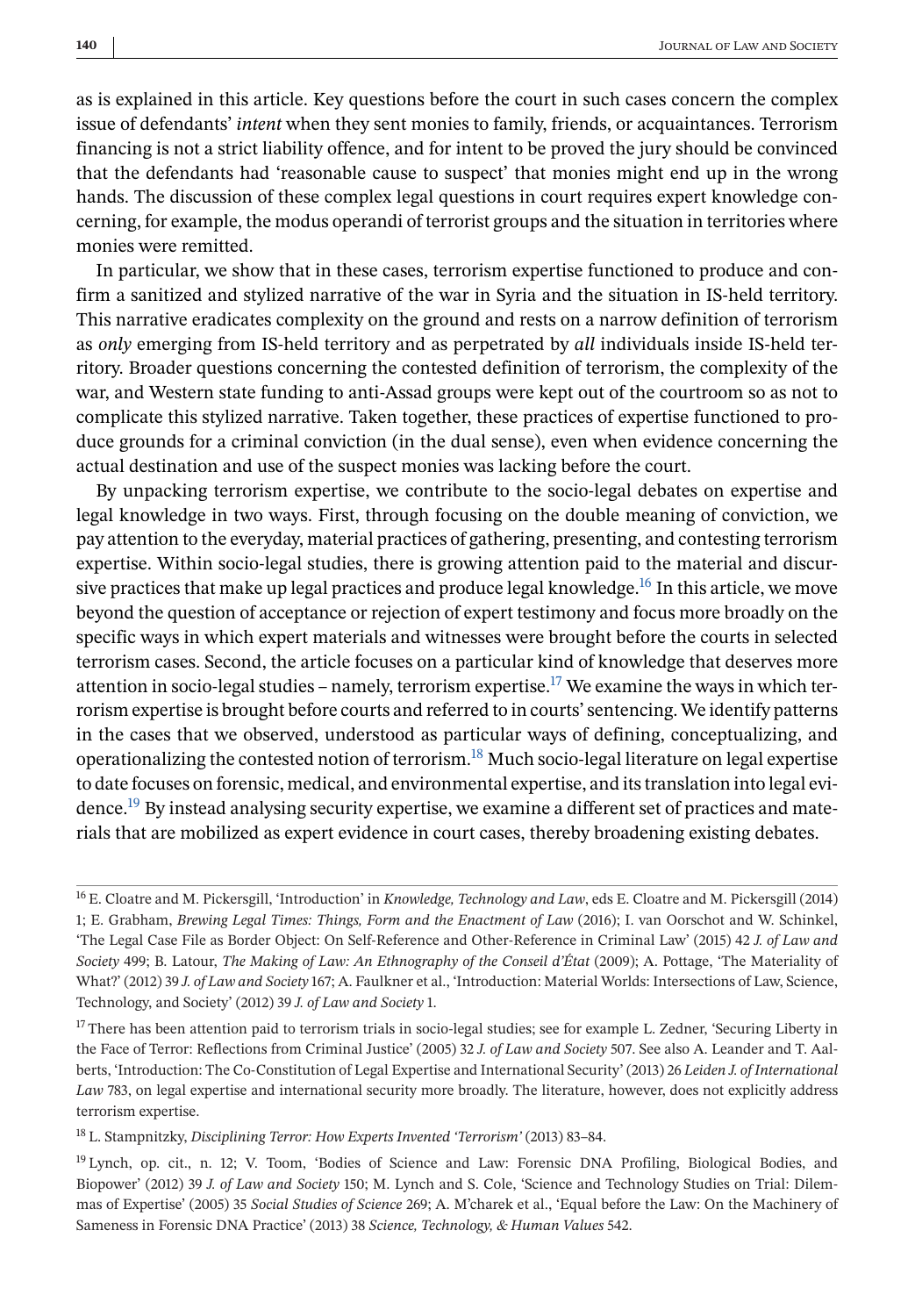The article is structured as follows. First, we place this contribution in the context of the current debates in socio-legal studies and critical security studies on expertise. Second, we explain the terrorism financing offence and how it has been coded in law. Third, we discuss our methodological approach, which understands court cases as important sites of practice where law is given meaning. In our empirical sections, we discuss two instances of terrorism expertise before the courts. In the first example, we follow an expert report written by Dutch academics through different court cases to trace how this report resulted in several convictions. In the second example, we focus on a specific court case in the UK and unpack how expertise was included and excluded from the courtroom. The conclusion reflects on the broader legal and political questions that security expertise – and particularly terrorism expertise – raises.

### **2 CUTTING AND CONVINCING: THE MAKING OF CREDIBLE EVIDENCE**

Existing work in socio-legal studies has shown that it is a complex process for materials or statements to become accepted as relevant expertise before a court of law, with the power to inscribe the factual matters of a case. Jasanoff argues that expert knowledge is not delivered to the court fully formed (to be accepted or rejected), but that it is best viewed

as the end product of a complex game – equipped with its own distinctive moves, countermoves, and practices – which can be simultaneously played by multiple players (such as judges, juries, lawyers, scientists, witnesses, and professional communities) at varied locations, inside and outside the courtroom.20

Jasanoff's work inspires a processual approach that unpacks the multiple ways in which legal actors construct or contest the credibility of expert knowledge before and during trial.

Lynch and Cole discuss the different standards developed by (US) courts over the years to 'assess the reliability of expert evidence' (these differ from scientific standards and processes for assessing reliability).<sup>21</sup> The traditional assessment of credibility of scientific expertise through a standard of 'general acceptance' has been partly displaced by the present 'gold standard' of DNA testing.22 Yet, as science and technology studies (STS) scholars have shown, scientific facts remain contingent and contested, $^{23}$  and what counts as expert knowledge in one context may not be considered so in other situations.24 As experts transmit or share their knowledge between different communities, such as between the laboratory and the court, this knowledge needs to be performed in both spaces as credible.

An important part of understanding expertise is therefore the production of 'credibility' or the continuous process of demonstrating 'objectivity and accredited professional experience' to

<sup>20</sup> Jasanoff, op. cit., n. 8, p. 197.

<sup>21</sup> Lynch and Cole, op. cit., n. 19, p. 271.

<sup>22</sup> Id., pp. 273–274.

<sup>23</sup> S. Jasanoff, *Science at the Bar: Law, Science, and Technology in America* (2009); S. Jasanoff et al., *Handbook of Science and Technology Studies* (2001); Lynch and Cole, op. cit., n. 19.

<sup>24</sup> R. Evans and H. Collins, 'Expertise: From Attribute to Attribution and Back Again?' in *The Handbook of Science and Technology Studies*, eds E. Hackett et al. (2008) 609.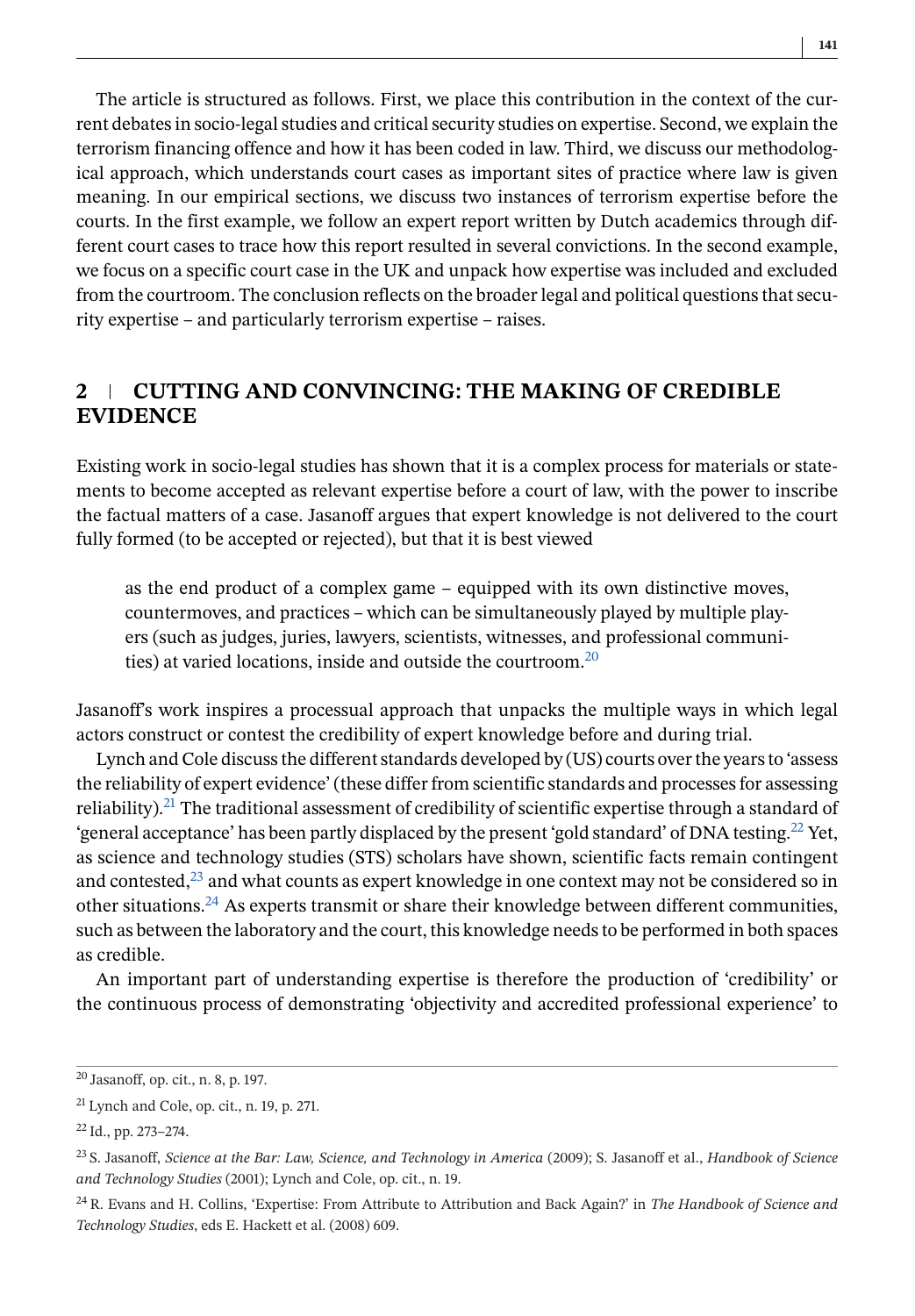become credible in the eyes of the jury and/or judge.<sup>25</sup> The common description of juries and judges as 'fact finders' suggests a practice of 'objective distance from the facts', where scientific facts are like 'pictures of the real world that the law should merely seek to recover'.<sup>26</sup> By contrast, building on Jasanoff, we understand court proceedings as important sites where knowledge is presented, doubt is raised, and 'credible facts' are constructed. Judges and juries are not objective fact finders, but actively participate in the process of knowledge making and credibility construction through their practice of excluding or allowing expert testimonies and reports, asking questions, summarizing testimonies, and rendering judgments.<sup>27</sup> To become convinced of the validity of expert knowledge is therefore not a passive process but an active engagement with the materials and their constructed meaning during legal proceedings.<sup>28</sup> Consequently, we approach expertise as a process of negotiation before and during the legal process.<sup>29</sup>

Moreover, the question of who or what is excluded from the credible expertise is not just a matter of courtroom evaluation, but importantly also takes place *in advance* of trial. Bringing materials and people before the court is a complex process. Expertise in a legal sense is inscribed with situated historical-political judgments on what or who counts as credible. For example, Schuppli discusses how in expertise on global warming, 'indigenous observations and their oral transmissions' were systematically excluded from legal and institutional processes $30$  and that even when they were included, as at the Copenhagen Climate Change Conference in 2009, Inuit experience and 'deep ancestral knowledge' of the environment was not inscribed with the same legitimacy as prevailing scientific claims.<sup>31</sup> When examining the making and unmaking of expertise in the courtroom, then, it is important to be attentive to the types of knowledge and expertise that are *not* inscribed with sufficient credibility or relevance to appear before court. As we will see, one of the most striking developments is how certain expert analysis is excluded from the courtroom in terrorism financing trials.

Many of the studies researching the making or unmaking of legal expertise focus on forensic expertise such as DNA fingerprinting<sup>32</sup> or medical knowledge.<sup>33</sup> We contribute to these debates by introducing terrorism expertise as a specific form of knowledge that is highly contested and practically different from scientific knowledge. Those differences are at least threefold. First, terrorism research as a field of knowledge does not have the centuries-long tradition of 'regulating objectivity' that other scientific domains have.<sup>34</sup> 'The rise of the terrorism expert,' according to

<sup>28</sup> Faulkner et al., op. cit., n. 16; Pottage, op. cit., n. 16.

<sup>29</sup> Evans and Collins, op. cit., n. 24.

<sup>30</sup> S. Schuppli, 'Can the Sun Lie?' in *Forensis: The Architecture of Public Truth*, ed. Forensic Architecture (2014) 59. See also M. Lindroth, 'Indigenous Rights as Tactics of Neoliberal Governance: Practices of Expertise in the United Nations' (2014) 23 *Social & Legal Studies* 341.

 $31$  Schuppli, id., p. 63.

<sup>32</sup> Lynch and Cole, op. cit., n. 19; S. Halfon, 'Collecting, Testing and Convincing: Forensic DNA Experts in the Courts' (1998) 28 *Social Studies of Science* 801; B. Prainsack, 'Unchaining Research: Processes of Dis/Empowerment and the Social Study of Criminal Law and Investigation' in *Knowledge, Technology and Law*, eds E. Cloatre and M. Pickersgill (2014) 83.

<sup>33</sup> C. Rooke et al., 'The Regulation of Nicotine in the United Kingdom: How Nicotine Gum Came to Be a Medicine, but Not a Drug' (2012) 39 *J. of Law and Society* 39.

<sup>34</sup> S. Opitz and U. Tellmann, 'Future Emergencies: Temporal Politics in Law and Economy' (2015) 32 *Theory, Culture & Society* 107; Zedner, op. cit., n. 17.

<sup>25</sup> Jasanoff, op. cit., n. 8, p. 201.

<sup>26</sup> Id., pp. 192–193.

<sup>27</sup> J. Taipale, 'Judges' Socio-Technical Review of Contested Expertise' (2019) 49 *Social Studies of Science* 310.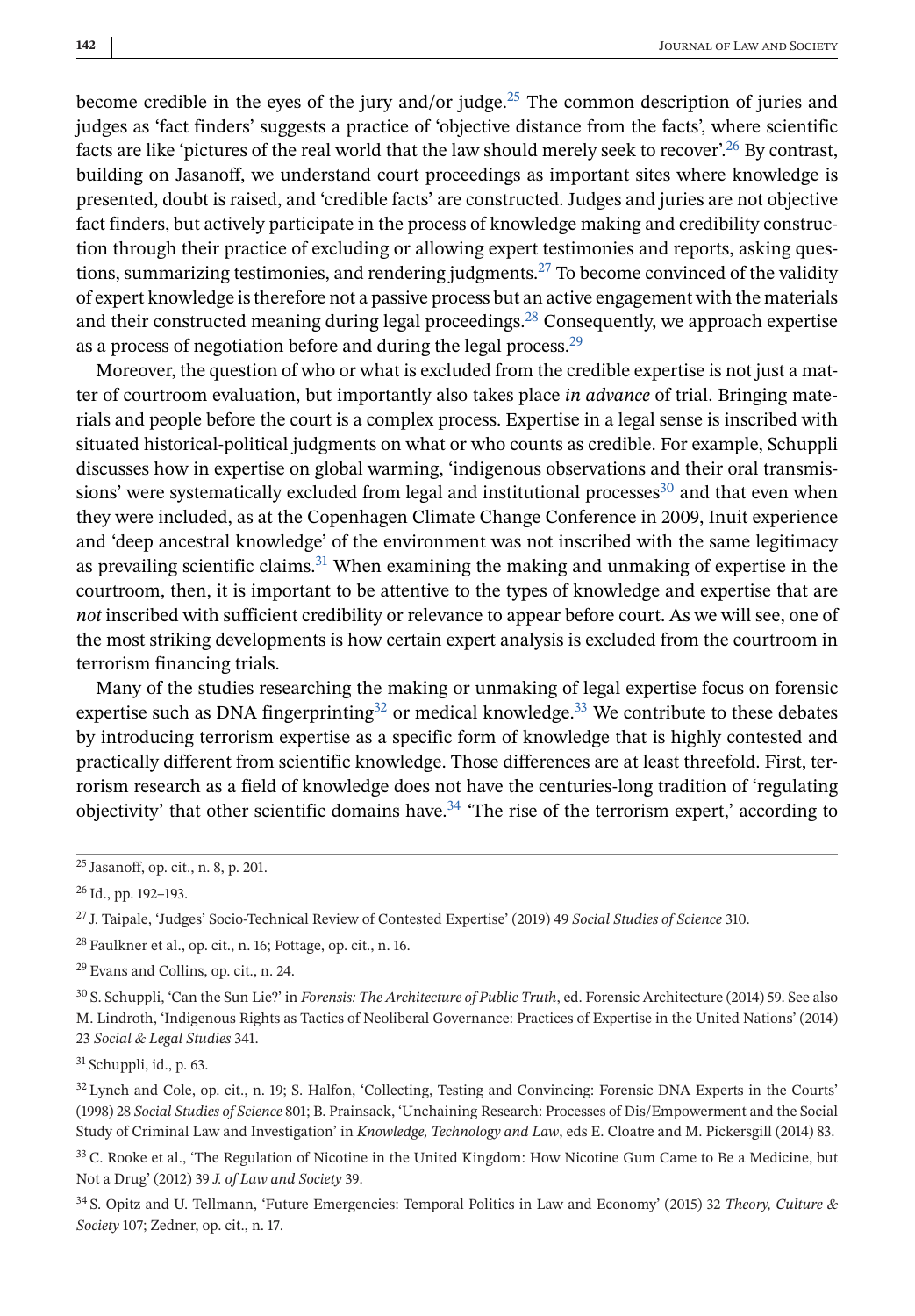Stampnitzky, 'stems from the early 1970s, when major incidents such as the Munich Olympic attack generated an interest in terrorism as an abstract, global phenomenon, independent from its situated geographical and local struggles.<sup>35</sup> Second, the very definition of what terrorism is (and is not) remains contested, and even now the United Nations (UN) does not have a jointly agreed definition. For example, questions as to whether Assad's actions against his own people constitute (a form of state-sponsored) terrorism, and whether Western state support for rebel groups like Ahrar al-Sham constitute terrorism facilitation, remain unresolved.<sup>36</sup> Since  $9/11$ , the notion of 'new terrorism' has been popularized, understood as a 'form of terrorism that [is] more irrational and more dangerous than those who [have] come beforehand' and that is particularly difficult to know or explain.<sup>37</sup> Stampnitzky argues that 'terrorism as an object of knowledge resists certain forms of expertise<sup>338</sup> – for example, the expertise of those who are considered too sympathetic.<sup>39</sup> Third, security expertise is heavily influenced by the secretive nature of intelligence or police materials, which may not always be shared in open court. As a consequence, terrorism expertise is crucial to the interpretation and mediation of materials in a criminal procedure.<sup>40</sup> Characterized by issues of secrecy, urgency, and resistance against certain forms of knowledge, terrorism expertise is a fluid field that is even less settled than scientific expertise generally. This underscores the urgency to examine how this type of expertise functions and fares in the courtroom.

# **3 THE INVESTIGATION AND PROSECUTION OF TERRORISM FINANCING**

The terrorism financing offence is particularly complex because it is situated in advance of violence. According one legal expert, this offence 'throws up all the fundamental questions of law in one place'.41 After 9/11, international legal measures were taken to criminalize and prevent money flows to terrorist organizations, particularly al-Qaeda. The international legislation finds its origins in UN Security Council Resolutions, $42$  which have been adopted by the European Union, resulting in an obligation for all member states to draft national legislation on this matter. In recent years, the FATF – the main global standard-setting body in anti-money laundering (AML) and counter-terrorism financing (CFT) – has advised member states on correct and coherent drafting of the law, and emphasized the importance of successful convictions for terrorism financing offences in their evaluative approach. $43$  Based on these international regulatory developments,

<sup>41</sup> Interview with members of the FATF secretariat, Paris, February 2019.

<sup>35</sup> Stampnitzky, op. cit., n. 18, p. 27.

<sup>36</sup> See, for example, the debate in the Dutch parliament on non-lethal assistance to rebel groups in Syria: *Kamerstukken* II 2017/2018, 32 62, 226 (Actuele situatie in Noord-Afrika en het Midden-Oosten).

<sup>37</sup> Stampnitzky, op. cit., n. 18, p. 184.

<sup>38</sup> Id., p. 158.

<sup>39</sup> Id., p. 168.

<sup>40</sup> K. Roach, 'The Eroding Distinction between Intelligence and Evidence in Terrorism Investigations' in *Counterterrorism and Beyond: The Culture of Law and Justice after 9/11*, eds A. Lynch et al. (2010) 48; Berling and Bueger, op. cit., n. 10.

<sup>42</sup> UN convention on the Suppression of Terrorist Finance, 1999; UNSC Resolution 1267; UNSC Resolution 1333; UNSC Resolution 1373; and more recently on IS UNSC Resolutions 2178 and 2253.

<sup>43</sup> FATF, *Methodology for Assessing Compliance with the FATF Recommendations and the Effectiveness of AML/CFT Systems* (2019), at <<http://www.fatf-gafi.org/publications/mutualevaluations/documents/fatf-methodology.html>>.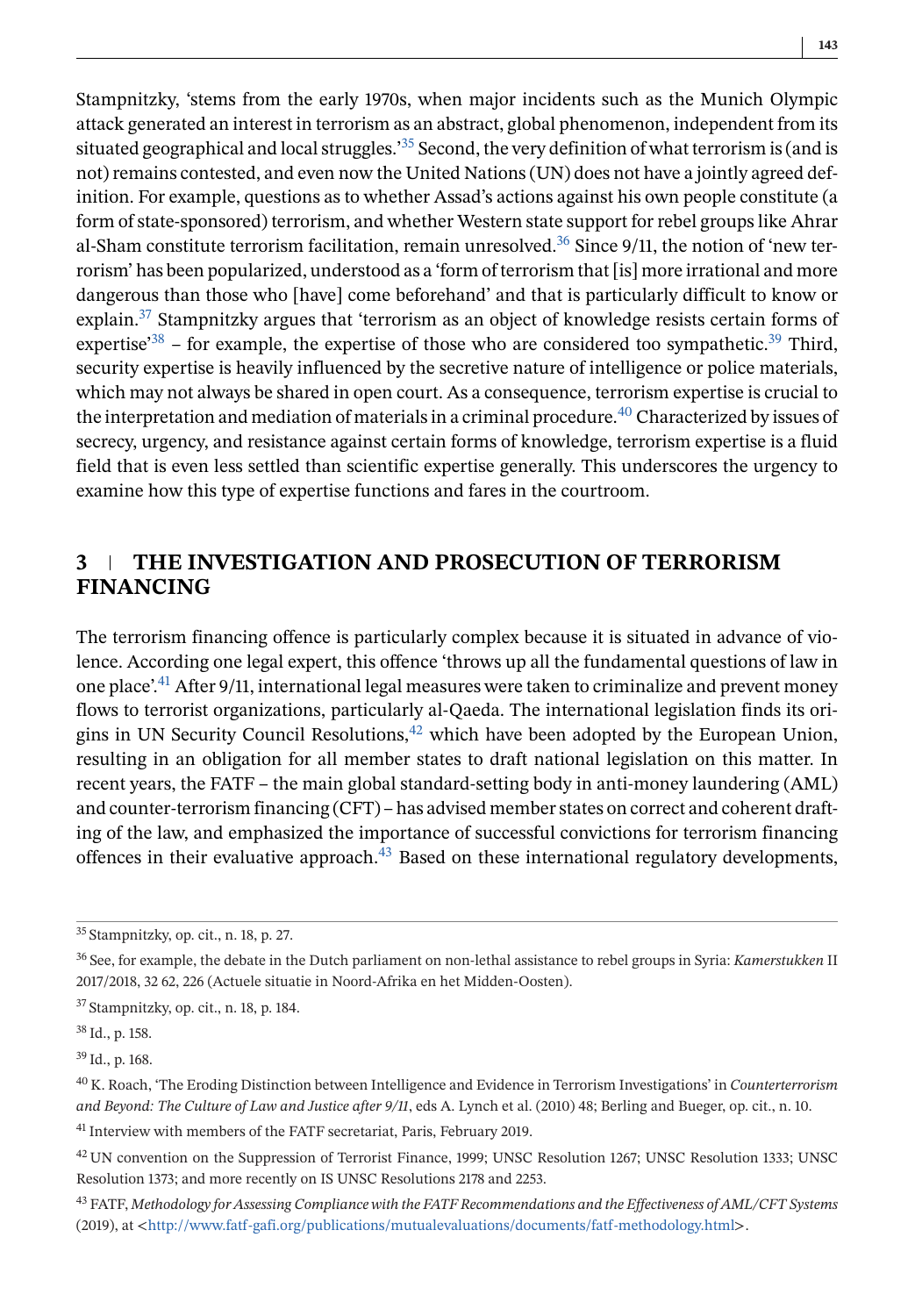CFT regulations have been incorporated into domestic law across Europe.<sup>44</sup> Despite diversity in legal traditions, the formulation of the offence, the judicial practices, and even the legal challenges are comparable across jurisdictions.<sup>45</sup> This section offers an overview of the terrorism financing offence and its relevant elements in our case study countries, the UK and the Netherlands.

In the UK, the CFT legislation takes the form of special offences of the Terrorism Act 2000, Sections 15–18. The offences include direct involvement such as fund raising, donations, and extortion, as well as indirect involvement. Indirect involvement is prohibited by Section 17, which reads:

A person commits an offence if –

- a. he enters into or becomes concerned in an arrangement as a result of which money or other property is made available or is to be made available to another, and
- b. he knows or has reasonable cause to suspect that it will or may be used for the purposes of terrorism.

The formulation of Section 17 raises some fundamental legal questions, as well as particular challenges for prosecuting and proving the offence, as we analyse in the empirical section below. Even though the UK Terrorism Act predates 9/11, the current interpretation and application of Section 17 takes place in the broader context of the global regulatory drive.

In the Netherlands, by comparison, terrorism financing is a more recent standalone offence, written into the Dutch Criminal Code in 2013 at the insistence of the FATF.<sup>46</sup> Article 421Sr of the Dutch penal code prohibits financial support for terrorism or terrorist preparations, including the gathering of means, information, or objects that entail such support. This is a broad criminalization that allows the prosecution of indirect financing and cases where it is not known how the money was actually used or spent.<sup>47</sup> In addition, terrorism financing prosecutions in the Netherlands are sometimes based on other criminal law clauses – namely, Article 140a of the criminal code, which penalizes membership of a terrorist organization, and the 1977 Sanctions Law (renewed in 2007).48

Two elements of the terrorism financing offence are particularly complex and regularly require the need for expertise in the courtroom. First, a legal question arises around the relation between violence and the actual terrorist act on the one hand, and the offence of financing on the other. Here, FATF expert guidance takes the position that, for successful prosecution, the relation to (planning) a specific terrorist act need not be proven. FATF guidance says that the offence of financing is committed 'regardless of whether the terrorist act is ultimately carried out or

<sup>44</sup> For overviews of the international regulatory developments, see C. King et al., *The Palgrave Handbook of Criminal and Terrorism Financing Law* (2018); M. de Goede, *Speculative Security: The Politics of Pursuing Terrorist Monies* (2012) ch. 2.

<sup>45</sup> N. Hafezi et al., 'Criminal Prosecutions for Terrorism Financing in the UK' in *The Palgrave Handbook of Criminal and Terrorism Financing Law*, eds C. King et al. (2018) 967. See also FATF, *FATF President's Paper: Anti-Money Laundering and Counter Terrorist Financing for Judges & Prosecutors* (2018), at <https://www.fatfgafi.org/publications/methodandtrends/documents/AML-CFT-judges-prosecutors.html>.

<sup>46</sup> The role of the FATF in the adoption of this Dutch law is confirmed in its official announcement: Tweede Kamer der Staten-Generaal, 'Wijziging van het Wetboek van Strafrecht, het Wetboek van Strafrecht BES, en Enkele Andere Wetten in Verband met de Strafbaarstelling van het Financieren van Terrorisme (Strafbaarstelling Financieren van Terrorisme)' *Tweede Kamer der Staten-Generaal*, 22 November 2012, at <https://zoek.officielebekendmakingen.nl/kst-33478-3.html>. <sup>47</sup> Id.

<sup>48</sup> M. Wesseling and M. de Goede, *Beleid Bestrijding Terrorismefinanciering: Effectiviteit en Effecten (2013–2016)* (2018) 141– 143, at <https://repository.wodc.nl/handle/20.500.12832/2261>.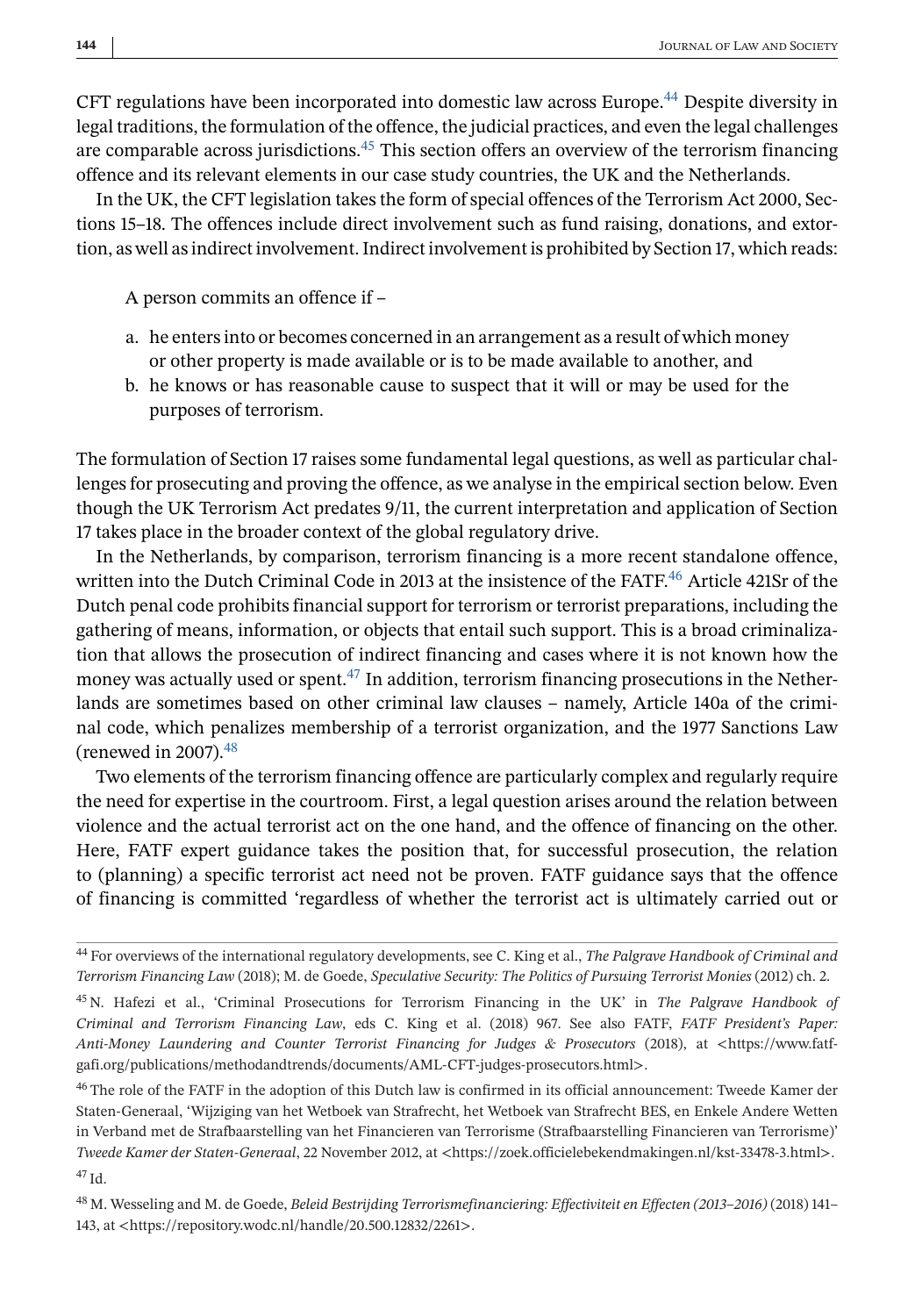not'.<sup>49</sup> The offence of terrorist financing, in FATF guidance, is thus quite independent of the offence of terrorism and can be said to have taken place even if a direct relation to a terrorist event or group is not proven. It can also be said to have taken place if a terrorist event did not materialize, and even if the monies never reached their intended destination. Specific types of expertise are therefore required for successful prosecutions of terrorism financing, being a mix of terrorism expertise on the one hand and financial knowledge on the other. The FATF emphasizes that the process 'requires huge skills and expertise which are shortcoming. You need judges with enough expertise.'<sup>50</sup>

Second, the element of *intent* is a crucial question in prosecutions of offences that are situated in advance and in anticipation of a terrorist act.<sup>51</sup> In this context, the FATF President's Paper of 2018 considers it 'good practice' to draft the terrorism finance offence 'to be as broad as possible ... [and] in such a way that the suspect's intent to finance specific terrorist acts does not need to be proved'.52 The 2016 FATF *Guidance on Criminalising Terrorist Financing* also addresses the criminalization of the 'provision of funds ... to an individual terrorist for a purpose entirely unrelated to terrorism', such as for food or housing.<sup>53</sup> These international best-practice guides result in broad formulations of legal standards to prosecute suspicious transactions in many jurisdictions, with lower thresholds of proof for 'pre-punishments'. Because of the formulation of *mens rea* in this offence as 'knowledge or having reasonable cause to suspect', it is not the transaction itself that is robustly contested, as it would be if the offence was formulated in terms of recklessness or as a strict liability offence. Yet the legislation's formulation of 'knowledge or having reasonable cause to suspect' demands an objective test about what a reasonable person would have known. Therefore, the intention and the destination of the monies become important points of discussion during legal proceedings. Expertise becomes crucial in clarifying or identifying for the judge or jury the meaning of destinations and intentions of the transactions. The next section argues why it is important to analyse actual terrorism financing trials as crucial sites where these complex legal questions play out.

# **4 METHODS: CASES AS SITES OF PRACTICE**

In the UK, there were at least 21 prosecutions under Articles 15–18 of the Terrorism Act (2000) between January 2014 and February 2020, with tens of additional prosecutions relating to terrorism financing taking place under other law or other sections of the Terrorism Act.<sup>54</sup> In the Netherlands, there were 22 prosecutions under Article 421Sr between its incorporation into law

<sup>49</sup> Id., p. 4.

<sup>50</sup> Interview with members of the FATF secretariat, op. cit., n. 41.

<sup>51</sup> McCulloch and Pickering, op. cit., n. 15; C. Safferling and T. Ide, 'Prosecuting Terrorism Financing in Germany: Bundesgerichtshof (German Federal Court of Justice), Judgment of 14 August 2009 – 3 StR 552/08' (2010) 11 *German Law J*. 1292.

<sup>52</sup> FATF, op. cit., n. 45, p. 36.

<sup>53</sup> FATF, *Guidance on Criminalising Terrorist Financing: Recommendation 5* (2016) at <https://www.fatfgafi.org/publications/fatfrecommendations/documents/criminalising-terrorist-financing.html>.

<sup>54</sup> The number of UK prosecutions is an estimate, compiled from FATF, *Anti-Money Laundering and Counter-Terrorist Financing Measures – United Kingdom: Fourth Round Mutual Evaluation Report* (2018) 89, at <https://www.fatfgafi.org/media/fatf/documents/reports/mer4/MER-United-Kingdom-2018.pdf>; Crown Prosecution Service, 'The Counter-Terrorism Division of the Crown Prosecution Service (CPS): Successful Prosecutions since 2016' *Crown*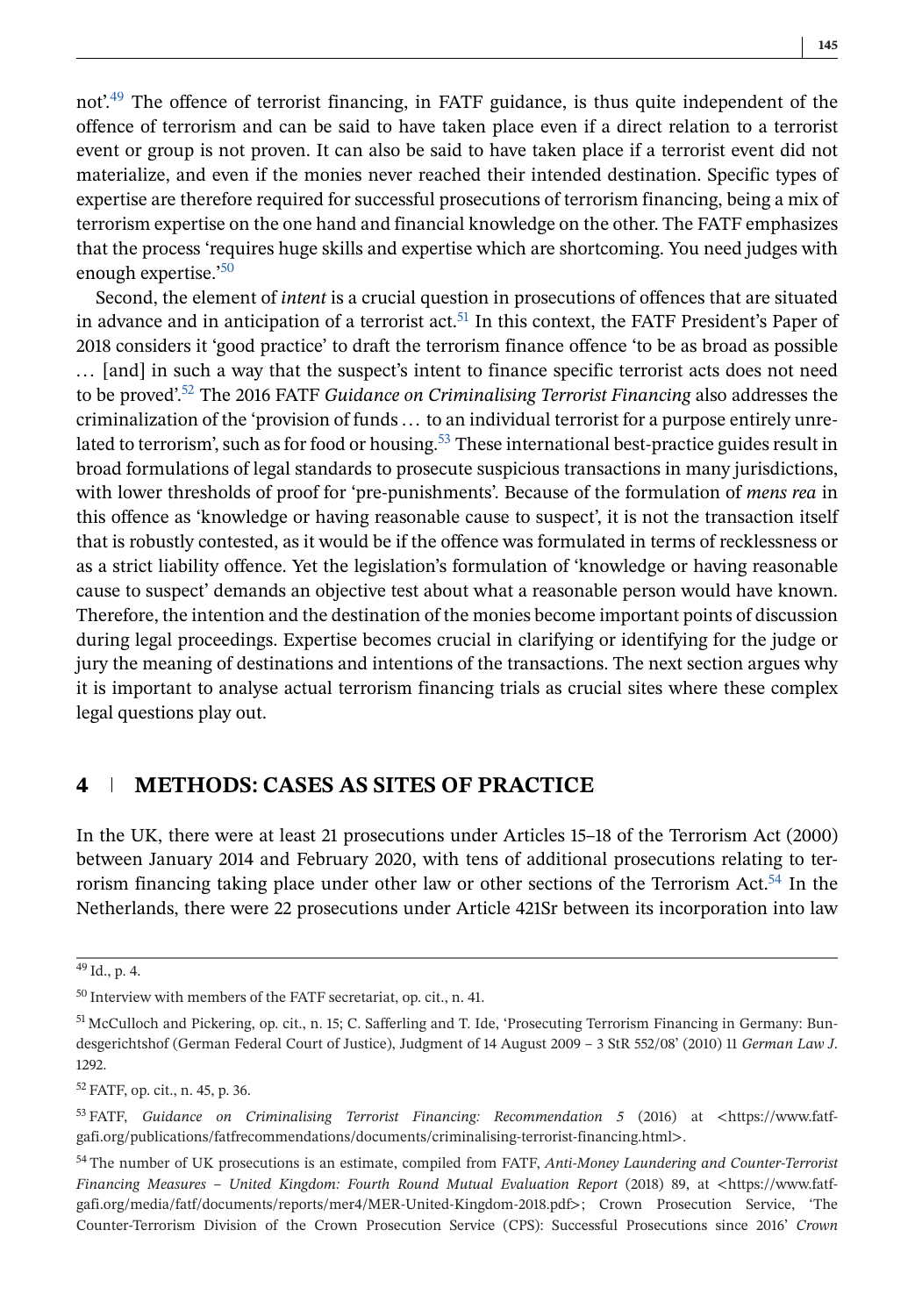in 2013 until 2020. Several other prosecutions relating to terrorism financing were based on other provisions, such as the Sanctions Law.55 Despite the jurisdictional differences, actual cases in recent years in the two countries are comparable. We can broadly distinguish two types of situations that result in terrorism funding criminal cases. The first type entails defendants who actively support terrorist ideologies and wire money to fighters in Syria or Iraq. The second type includes defendants who do not support terrorist ideologies but send money to relatives or spouses who have travelled to IS-held territory. This second type of cases is more challenging juridically, especially if *mens rea* cannot be proven. It is in these cases that expert knowledge becomes crucial to provide legal interpretation of the meaning of the transaction.

We argue that these court cases are important sites where terrorism financing laws are given meaning – where the scope of the law is determined and where the legal puzzles concerning the relation to violence and *mens rea* are grappled with. On the one hand, terrorism financing laws are relatively new and jurisprudence is still being developed. On the other hand, the laws are very broadly formulated and do not require a violent terrorist act, or even proven terrorist intent, to render a guilty verdict. Consequently, we consider the trial to be a performative space, where the scope, validity, and force of the new terrorism financing laws are contested and enacted.<sup>56</sup> Due to the novel and precautionary character of terrorism laws, the courtroom functions as an important 'site of knowledge making': trials are spaces where the boundaries of the law are discussed and where jurisprudence is developed for future cases.<sup>57</sup> Building on Jasanoff's argument on juries as participants in evaluating evidence, we take seriously the authoritative positions of jury and judge.

This article develops thick descriptions of selected cases and legal proceedings, building on the recent attention paid to ethnographic methods in socio-legal studies.<sup>58</sup> We ask how a case is done in practice, focusing on the material and discursive practices that shape conviction and contestation. More precisely, this article is based on fieldwork in the UK and the Netherlands. The empirical sections focus on two instances of terrorism expertise *before* the court in a dual sense, meaning both as presented *in* court and as debated *in advance* of courtroom proceedings. In the first instance, we focus on an influential expert report written by three Dutch academics for the Court of Rotterdam on the daily lives of foreign fighters in Syria. This section follows the use of the report through multiple court cases, showing the breadth of the different cases in the two main Dutch courts. Data were collected through researching the court verdicts that referenced this report, complemented by interviews with legal professionals, including lawyers and expert witnesses. We mainly draw upon the court documents of the proceedings of two specific court cases in which the report was presented and contested as expert knowledge. The second instance focuses on a recent trial in the UK, where experts on radicalization appeared as witnesses. For

*Prosecution Service*, at <https://www.cps.gov.uk/crime-info/terrorism/counter-terrorism-division-crown-prosecutionservice-cps-successful-prosecutions-2016>.

<sup>&</sup>lt;sup>55</sup> The number of Dutch prosecutions was obtained through a search on www.rechtspraak.nl. We would like to point out that the exact numbers of prosecutions are difficult to obtain as terrorism financing cases are sometimes tried under alternative offences, including other financial crimes (such as money laundering) or terrorist offences (such as preparation for a terrorist act). In this article, we have therefore limited our figures to the actual cases tried under Sections 15–18 of the Terrorism Act and Article 421Sr.

<sup>56</sup> M. de Goede and B. de Graaf, 'Sentencing Risk: Temporality and Precaution in Terrorism Trials' (2013) 7 *International Political Sociology* 313.

<sup>57</sup> B. Shapiro, quoted in Lynch, op. cit., n. 12, p. 61; K. L. Scheppele, 'Judges as Architects' (2012) 24 *Yale J. of Law & the Humanities* 345.

<sup>58</sup> E. Cloatre, 'Law and ANT (and Its Kin): Possibilities, Challenges, and Ways Forward' (2018) 45 *J. of Law and Society* 646.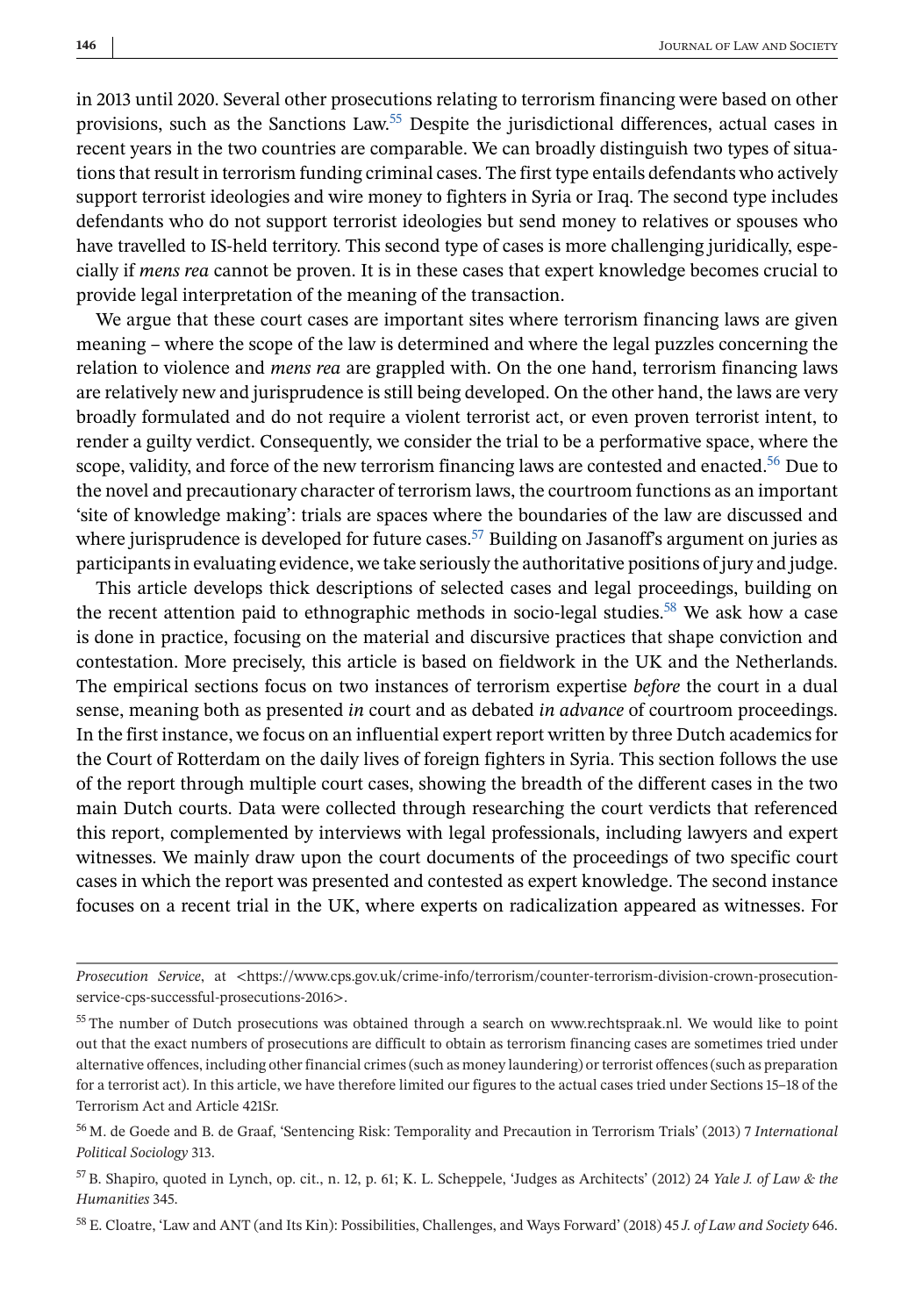this case, we conducted repeated observations of the case of *R* v. *Sally Lane and John Letts*, which was heard before the Central Criminal Court in London in the period from January 2017 until June 2019. We observed 14 trial days<sup>59</sup> and supplemented these observations with one interview. This particular trial is considered a landmark case in the prosecution of terrorism funding; it will most probably serve as important jurisprudence in future court cases. Our empirical instances of (1) the Dutch report and its use in court and (2) the UK trial provide a basis for identifying first patterns in the practices and materials of terrorism expertise in criminal (terrorism financing) trials, which are outlined in our conclusion.

# **5 THE TURBULENT LIFE OF AN EXPERT REPORT:** *DESTINATION SYRIA*

During a terrorism court case in the Netherlands in 2015, trying three individuals for terrorism financing under Article 421Sr and preparation of terrorist acts under Article 96Sr and Article 140aSr, the Court of Rotterdam ordered an inquiry into the daily lives of Dutch nationals who had travelled to areas in Syria that had not been controlled by the Assad regime since 2014. As terrorism financing cases linked to IS and foreign fighters in Syria increasingly found their way to trial, the court realized its limited knowledge on the details of the terrorist organizations and dynamics of the conflict in Syria. Three experts were asked to conduct research on these so-called 'Syria travellers' and to map the conflict in Syria and the principal partners involved. These experts were selected by the prosecution and the defence of the terrorism case and approved by the Court of Rotterdam. All experts were affiliated to Dutch universities and had prior expertise on security, terrorism, and Islam.

This resulted in a report, *Destination Syria*, that became the main source of expert knowledge in a series of terrorism cases before Dutch courts. The court records show 16 cases between 2016 and 2018 in which the report was part of the judgment, and it was presented as expertise in even more cases.<sup>60</sup> *Destination Syria* exemplifies the turbulent and contested status of expert knowledge on terrorism in courts. Following the document through the cases, we trace how the findings of the study became the subject of (legal) discussions during court sessions. By carefully outlining the disputes around the content of the study, we illustrate the contested and fluid nature of security knowledge and the challenges of presenting this in front of a judge.

The report consists of two parts. The first part provides an introduction by the authors, a short overview of the conflict in Syria, and a discussion of the methodological approach of the research. The second part of the report mainly focuses on the organization of IS but includes a chapter on other organizations such as Jabhat al-Nusra. The report also discusses social life in IS-controlled areas, the different roles of men and women, and economic life. The findings in the study are based on interviews with 26 individuals, ranging from security professionals to Syria travellers and Syrian nationals. Based on these data, the report concludes that from 2014 onwards, presence in IS territory was impossible without joining the terrorist organization, especially in the case of young men. To join IS does not immediately mean to be involved in armed conflict, although all male members are listed as reservists and are in some way employed to serve the organization. The report further concludes that very little information is available about daily life in areas of Syria

<sup>&</sup>lt;sup>59</sup> We both attended trial days, as did the research assistant on the project, Marie Irmer.

<sup>&</sup>lt;sup>60</sup> This was established through research via www.rechtspraak.nl. Not all of these were terrorism financing cases.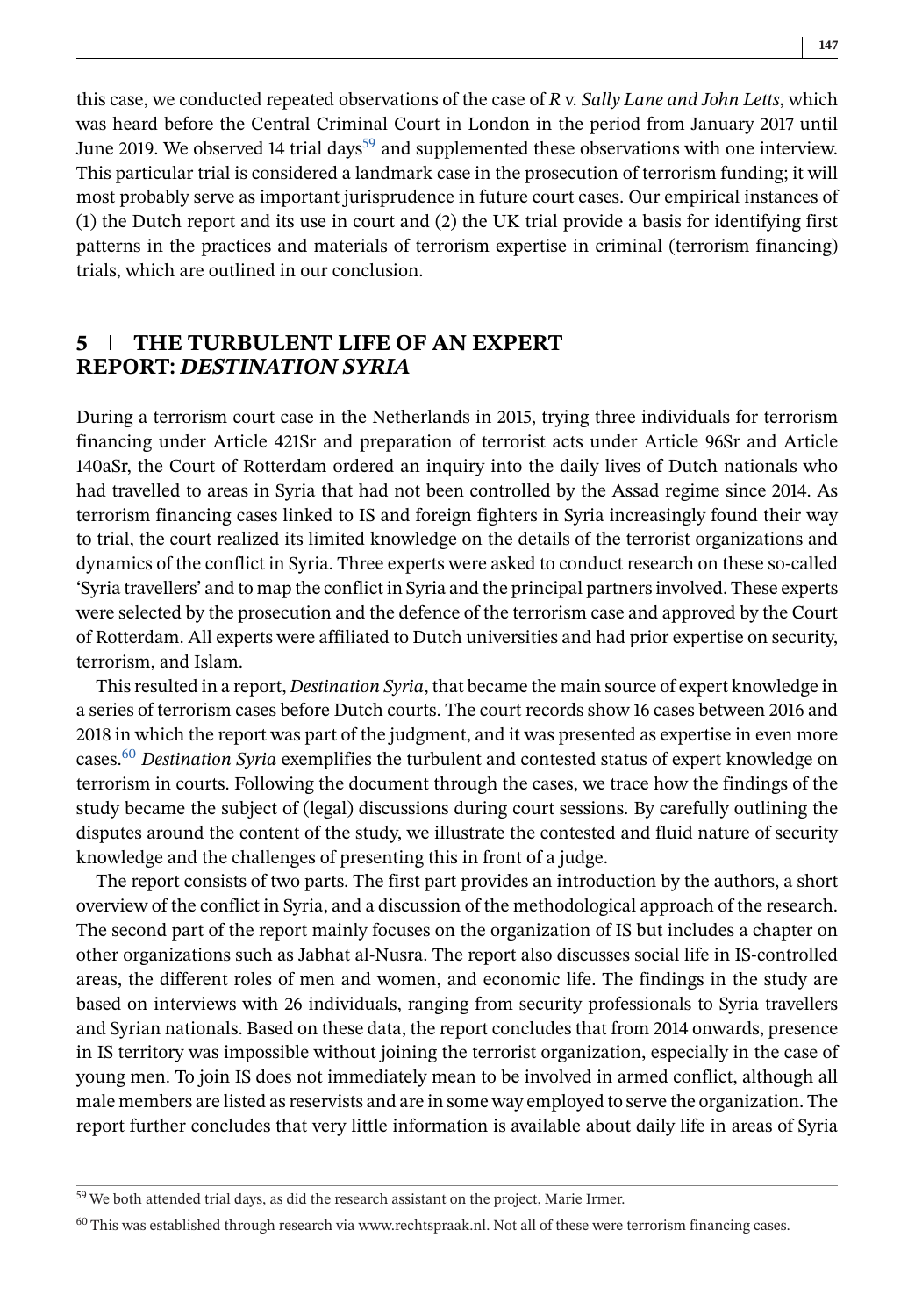not under IS control, and that these regions form a 'grey area'.<sup>61</sup> It also emphasizes that the roles of men and women in these areas might differ and that the research is an exploratory study. The authors clearly stress the limitations of the report and use language that indicates the exploratory nature of the study.

Despite the nuances in the report, the interpretation of the Court of Rotterdam that travelling to, or residing in, specific parts of Syria always entails contributing to terrorist activities became an important legal fact in the court cases in which the report was subsequently used. During the 2015 court case in which the report was commissioned, the defendant claimed that he had personal reasons to travel to Syria in 2013 and that his plans to return to the country in 2014 were to set up a transport company.<sup>62</sup> The conclusion of the *Destination Syria* report, however, became the cornerstone of the prosecution's argument that Dutch men who travel to Syria cannot refrain from joining terrorist organizations. During the trial, one of the authors of the report acted as an expert witness and confirmed these findings, though he emphasized that these conclusions apply only to IS-controlled areas and that a detailed account of Jabhat al-Nusra-controlled territory is very hard to verify.<sup>63</sup> The distinction is relevant because the defendant was accused of travelling to an area that was identified during the case as Jabhat al-Nusra-controlled territory. Even though this is described in the report as a 'grey area', the court nevertheless foregrounded the report as a main source of expertise to convict the defendant of terrorism financing and membership of a terrorist organization. The court's conclusion – that being present in an area under the control of a terrorist organization automatically entails involvement (direct or indirect) with that organization – became a precedent for further cases.

The court's interpretation of *Destination Syria* not only supported this particular conviction but also contributed to a broader legal development in which travelling and transferring money to Syria became immediately linked to terrorist activities. This line of sentencing by the court caused frustrations among the defence lawyers involved in terrorism cases, as they felt that there was no attention paid to the particularities of each case, as long as the prosecution could prove that the defendant had crossed into IS-controlled territory. In a number of different court cases,  $64$ lawyers argued that the interpretation of the report is a superficial sketch of the situation in Syria and that it should not be automatically applied to all terrorism cases. As one lawyer put it,

[i]t is already an expansion of what is common in criminal proceedings. In normal cases, you need to know on an individual level what the defendant did. In terrorism cases, this is very difficult when it comes to Syria and Iraq, because we don't know exactly what happened. We know that very horrible things happened. The solution to this was, instead of acquitting everyone, to lower the threshold for convictions, for example by using this report.<sup>65</sup>

This quote illustrates the specific use of terrorism expertise in the court, which is to generate a generic assessment of the geographical situation, by which culpability can be proven without having to assess the activities of the individual suspect or the individual money transfer. It

<sup>61</sup> D. Weggemans et al., *Destination Syria: An Exploratory Study into the Daily Lives of Dutch 'Syria Travellers'* (2016).

<sup>62</sup> Court Judgment, ECLI:NL:RBROT:2016:1264.

<sup>63</sup> Gerechtshof Den Haag, ECLI:NL:GHDHA:2017:2854.

<sup>64</sup> Court observations during fieldwork conducted between December 2018 and June 2019 at the Court of Rotterdam.

<sup>65</sup> Interview with a Dutch defence lawyer, Rotterdam, May 2019.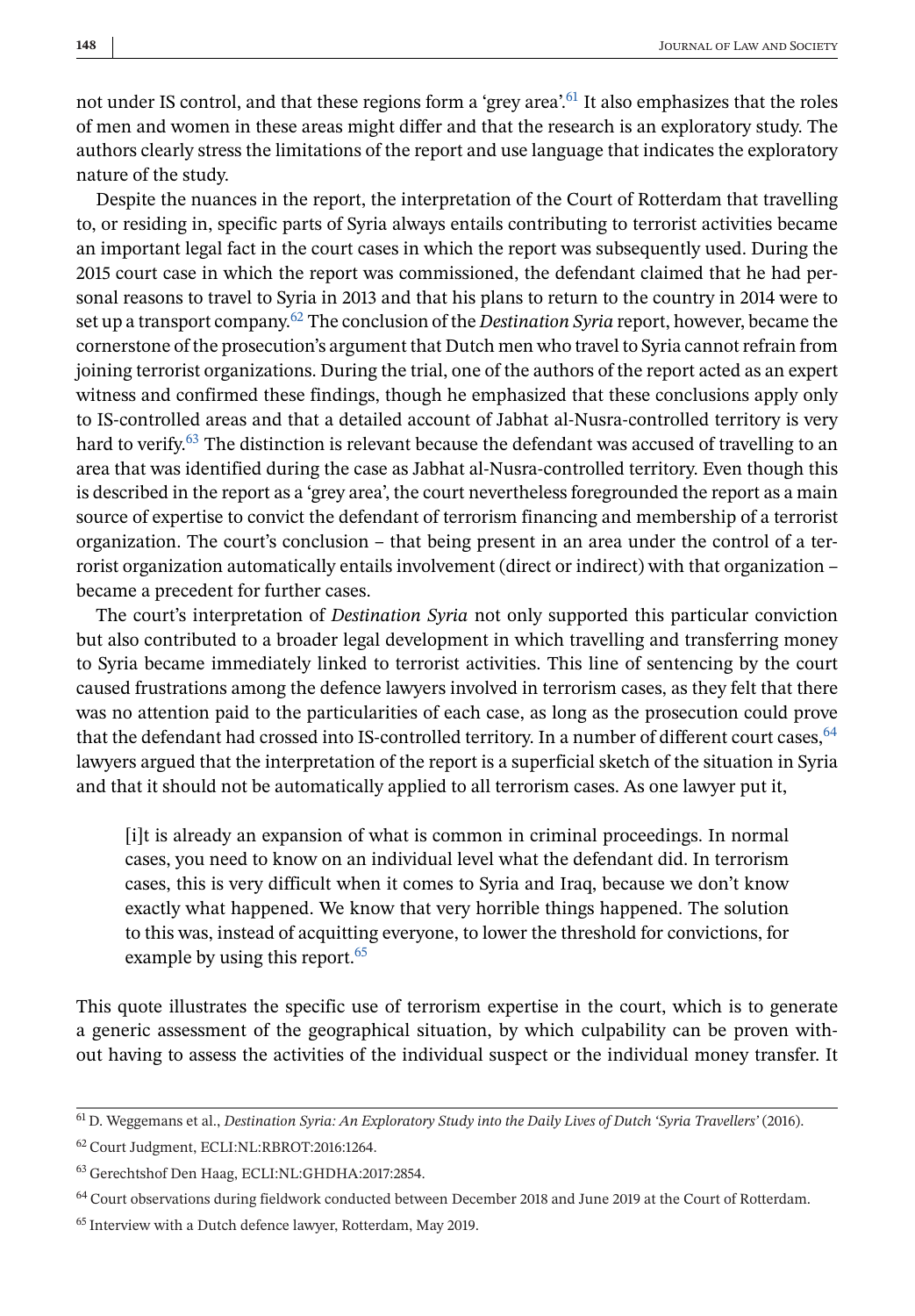is very difficult to conduct detailed and thorough research on what happens with a transaction once it travels from the official banking system to the informal banking system. After several convictions in terrorism financing cases at the same court, a lawyer during a 2019 court case started her defence as follows: 'By now, we know that this court always classifies money transferred to Syria as terrorism financing. I could argue against this, but I am aware of this precedent of this court.'66 What is striking is that she did not even attempt to discuss the particularities of the financial transaction because the precedent of the court was so strong that this individual case had little chance of being judged differently than previous cases, even though the story of this case was quite unique.

The expert report had a profound effect on the practices of prosecuting terrorism financing, yet its credibility was seriously contested in a number of different court cases. We highlight two controversies to show how the credibility of the report was called into question. The first relates to the multiple material forms of the report. The authors argued that they wanted their work to be published openly online. In this published version, certain passages were anonymized, making it a different document to the version circulated earlier among legal professionals. Several defence lawyers complained that in the public report, which was the version that was used for court proceedings, certain phrases were deleted. According to the authors, this did not change anything about the content of the report. Yet some defence lawyers felt that 'the context was missing, and [it] had a really different note to it. The original report was much more favourable to the defence.<sup> $67$ </sup> Whether the public report was indeed very different from the first version remains disputed, but nevertheless the multiplicity of the material had a profound impact on the credibility of the report in the eyes of the lawyers. This controversy illustrates the difficulty of capturing fluid and changing security expertise in material evidence.

The second controversy occurred in 2017, when the life of the report took an interesting turn as the appeal court in Amsterdam (Gerechtshof Amsterdam) excluded the document as admissible evidence.<sup>68</sup> In this case, the defendant was accused of preparing to commit terrorist offences and attempting to join a terrorist organization. The question of whether the report could serve as evidence that the attempts of the defendant to travel to Syria could be understood as aspirations to join the armed fight of IS became a fierce point of discussion. This controversy draws our attention to the tensions between legal and scientific 'fact finding' concerning expert knowledge.

During this appeal case, two of the authors of *Destination Syria* were asked to give expert testimonies. The defence claimed that the report could not serve as expert evidence as the number of respondents interviewed for this study is not very high ( $n = 26$ ). Furthermore, these respondents could not be questioned or assessed for reliability because the study is anonymous. It was of great concern to the lawyers that they could not check the reliability and trustworthiness of (the statements of) the respondents. As one lawyer explained, 'It doesn't matter if [the report] is considered reliable, or made by experts. If you don't disclose your sources, we cannot double-check this and we will not know whether it is true or not.'<sup>69</sup> A different lawyer argued: 'Because of this

<sup>66</sup> Court observations, 18 June 2019, Court of Rotterdam.

 $<sup>67</sup>$  Interview with a Dutch defence lawyer, op. cit., n. 65, but this view was echoed in interviews with other Dutch defence</sup> lawyers.

<sup>68</sup> See Gerechtshof Amsterdam, ECLI:NL:GHAMS:2017:3041. Appeal cases in the Netherlands are adjudicated on points of fact as well as points of law.

<sup>&</sup>lt;sup>69</sup> Interview with a Dutch defence lawyer, Rotterdam, December 2018.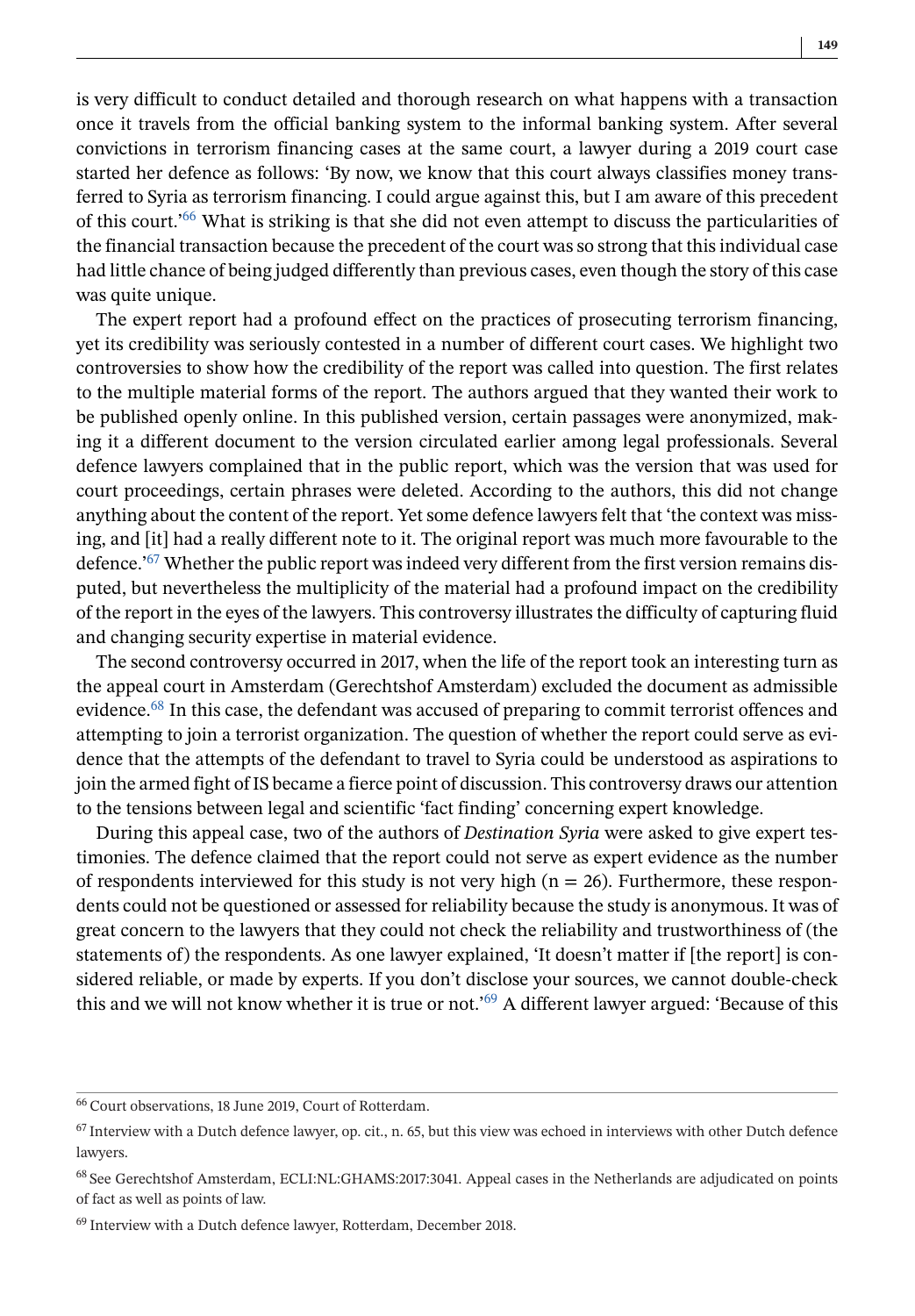conclusion, based on statements of people we don't know, and we cannot cross-examine, a lot of people are found guilty.'<sup>70</sup>

For the authors, and social scientists in general, anonymity and other ethical guidelines are important scientific standards to uphold the integrity of the research and the safety of the respondents. Yet this makes it difficult to subject the report to a process of legal 'fact finding'. As one of the authors later explained, the defence seemed determined to reveal the identity of one particular respondent as a secret intelligence officer to prove that this respondent was an untrustworthy source, which greatly frustrated the report's authors.<sup>71</sup>

In the report, the authors themselves emphasize its exploratory nature, the limited time frame of the study, and the dynamic nature of the conflict. Therefore, the discussion on disclosing the identity of the respondents to criticize the general use of the report seemed to the author to be 'asking the wrong questions'. Even though he was himself at points critical of how the report is used by the court, he explained:

Then there is this lawyer, and he crucifies you on the wrong points really. And I think, maybe legal professionals should learn how to read these reports. ... [M]aybe we should include social science methods courses in our law education.<sup>72</sup>

This dispute over what constitutes admissible or reliable expertise confirms what Jasanoff has described as a process in which 'procedures for truth seeking in science and the law are profoundly antithetical to one another<sup>'.73</sup> While scientific discussions on 'facts' include nuancing conclusions and examining methodological choices, legal 'fact finding' has the opposite motivation. Courts might acknowledge that science is messy, but ultimately they are interested in whether it offers grounds for conviction in the dual sense.<sup>74</sup> As we have seen in this case, the court is not a passive receiver of the knowledge; on the contrary, it actively participates in shaping what counts as terrorism expertise.

In sum, following the life (and perhaps partial death) of the *Destination Syria* report allows us to analyse the contestation, acceptance, and rejection of terrorism expertise before the court. The discussions in court illustrate two important tensions. The first illustrates the friction between a nuanced and balanced conclusion in an expert report and the legal need to come to a final judgment. Translating the complexity of the concluding remarks of *Destination Syria* and the complicated and fluid conflict situation on the ground into a general line of sentencing fits Jasanoff's observation that 'legal fact-finding reproduces at best a still frame out of the continually unfurling motion picture of science'.<sup>75</sup> This is important as this interpretation, or conviction, in turn has implications for what ultimately is defined as terrorist violence and what counts as financial support. A second tension is between a legal methodology of 'fact finding', based on the possibility of cross-examining knowledge and coming to a general conclusion on 'what really happened',

<sup>75</sup> Jasanoff, op. cit., n. 8, p. 193.

<sup>70</sup> Interview with a Dutch defence lawyer, op. cit., n. 65.

<sup>71</sup> Interview with one of the authors of *Destination Syria*, The Hague, October 2018.

 $72$  Id.

<sup>73</sup> Jasanoff, op. cit., n. 8, p. 194.

<sup>74</sup> Lynch and Cole, op. cit., n. 19, p. 269; M. de Goede, 'Speculative Values and Courtroom Contestations' (2015) 114 *South Atlantic Q*. 356.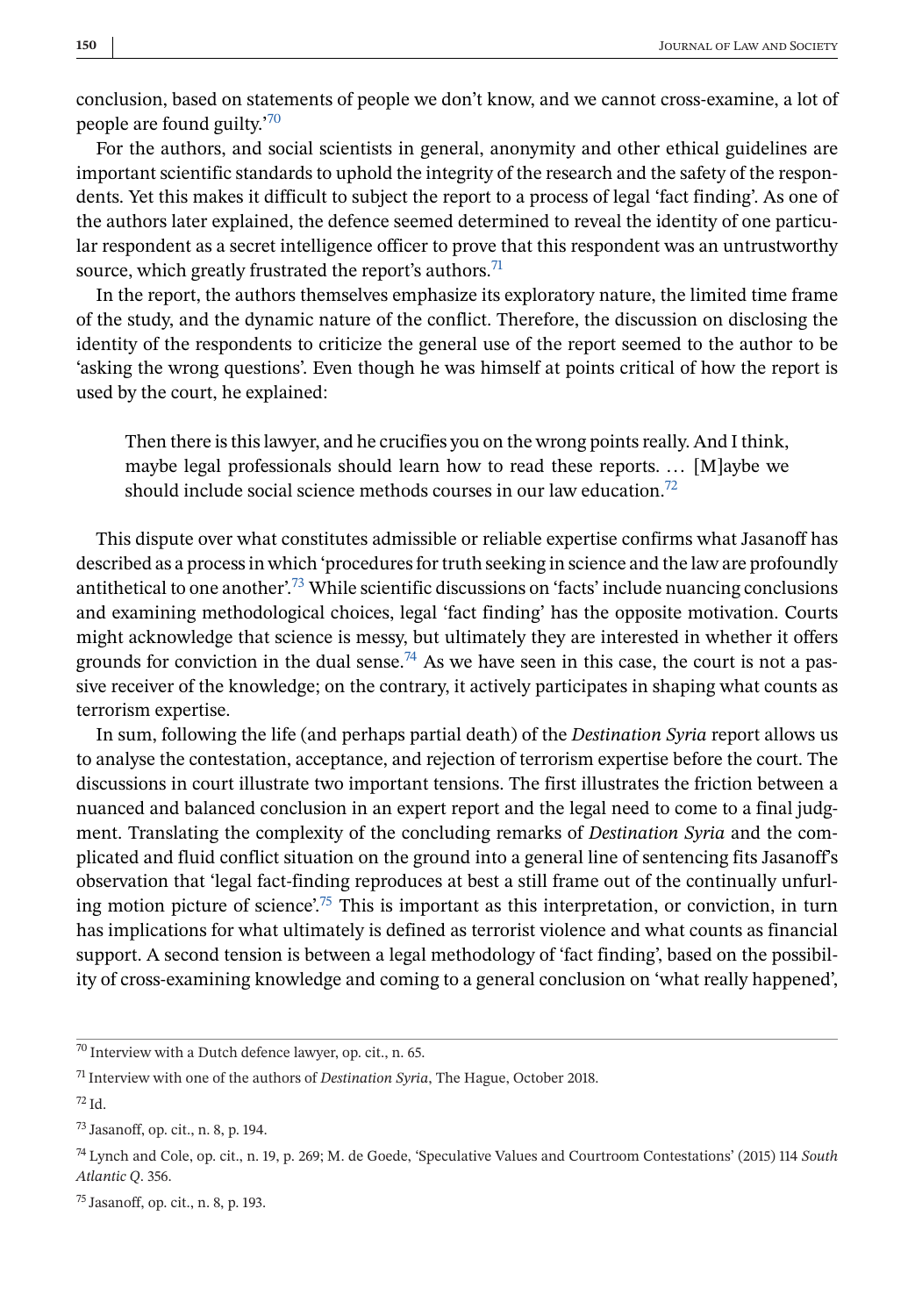and a social science methodology that acknowledges the limits of its findings and operates on the basis of the anonymity of its respondents. These tensions illustrate the contingent process of interpreting, and challenging, expert knowledge. The important societal impacts of the judgments underscore the need for more detailed reflections on how security knowledge is captured in legal proceedings.

#### **6 EXPERTISE BEFORE THE COURT**

In June 2019, the Central Criminal Court in London (also known as the Old Bailey) sentenced two defendants to a suspended prison sentence of 12 months for financing of terrorism, because they had attempted to send money (about £1,700) to their son, who was at the time believed to be in IS-held territory.<sup>76</sup> Sally Lane and John Letts were charged with three counts of 'entering into a funding arrangement for the purposes of terrorism' under Article 17 of the UK Terrorism Act (2000). Their case was heard between 2017 and 2019, with lawyers seeking juridical clarification before the UK Supreme Court on one of the elements of the offence in 2017. There was no dispute over whether the monies were actually sent (video evidence of the mother sending the money from a Western Union office was shown at the trial), and the parents' claim that they sent the money out of love and care for their son was also largely undisputed by the court. Neither did the prosecution allege that the monies were in fact used for terrorism, and two out of three money transfers were intercepted by police. Nevertheless, this case played an important role in interpreting, clarifying, and performing the law in relation to the terrorism financing offence. In particular, the Supreme Court judgment concerning what exactly needed to be proven in a charge of terrorism financing helped to further define the offence in the UK context. The sentencing in June 2019 was the conclusion of one of the longest and most costly terrorism trials in the UK to date, estimated to have cost £7 million.<sup>77</sup>

This section examines the contested legal trajectory of the case *R* v. *Sally Lane and John Letts* with a focus on the role of terrorism expertise in the trial and deliberations. First, we discuss how the specific definition of the offence as delivered by the UK Supreme Court in this case had consequences for the ways in which expertise was rendered (in)audible and (in)admissible before the court. Second, based on trial observations, we analyse the arguments of the terrorism/radicalization experts who were heard in court and the ways in which their evidence was (not) weighted in the sentencing.

First, *R* v. *Sally Lane and John Letts* sought juridical clarification before the UK Supreme Court concerning what exactly needed to be proven in order for a charge of terrorism financing to be upheld in a court of law (an appeal not afforded to the many Muslim parents previously charged with terrorism financing). Does a criminal court need to prove that the defendants *actually suspected* that the money might or would be used for terrorism (a 'subjective' knowledge test)? Or is it merely necessary to prove that the defendants accepted a risk that the monies *might be* used to support terrorism, on the basis of available knowledge at the time (an 'objective' knowledge test)? In 2018, the UK Supreme Court ruled that, in order for the charges of terrorism financing

 $76$  This section is based on trial observations by ourselves and a research assistant (Marie Irmer) between January 2017 and June 2019 during the court procedures of *R* v. *Sally Lane and John Letts [2019] Central Criminal Court*.

<sup>77</sup> T. Adams, 'Our Son the Terror Suspect: Jack Letts's Parents on the Fight to Save Their Child' *Observe*r, 7 July 2019, at <https://www.theguardian.com/world/2019/jul/07/jack-letts-our-son-the-terror-suspect-john-letts-sallylane-interview>.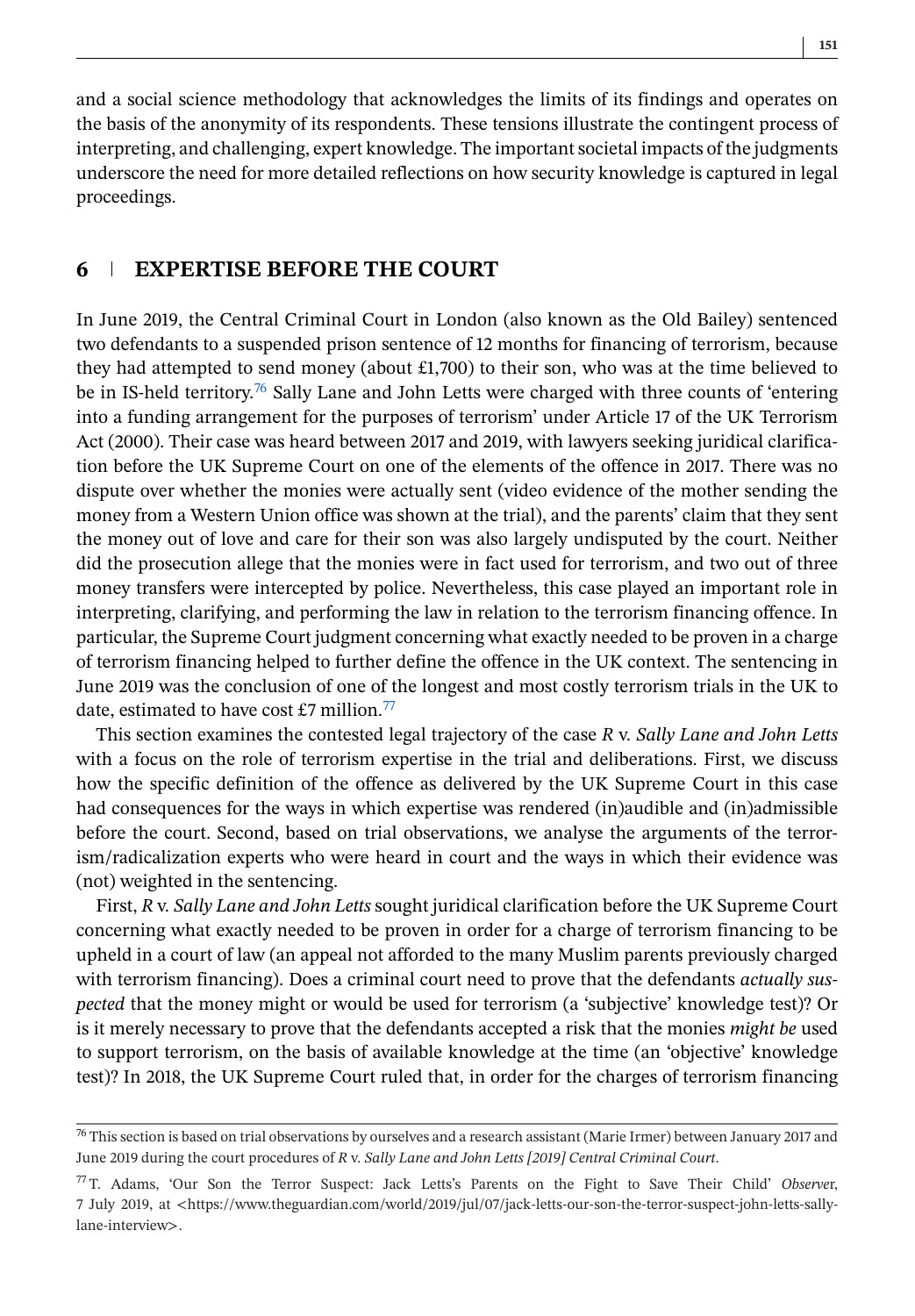to be proven, it is not necessary to prove that defendants had *actual suspicion* that the money might or would be used for terrorism, but merely that, 'objectively assessed' and on the basis of their knowledge at the time, they had 'reasonable cause to suspect that the money *might be* put to terrorist use'.<sup>78</sup>

The Supreme Court interpretation of the law had a bearing on the way in which experts were able to appear before court. When the trial resumed in 2019, the relevant test before the court became whether 'a reasonable person would (or might or could) suspect that the money would be used for terrorism', based on the totality of their available knowledge at the time.<sup>79</sup> Adjudicating this question required the court to deliberate over what information was available to the parents about the activities and location of their son at the time of sending the money. To enable the jury to make an objective knowledge test, expert witnesses testified about the knowledge and understanding of the parents at the time of making the money transfer. The trial's focus on the parents' knowledge had the effect of excluding wider evidence and expertise concerning the situation in Syria and the different armed groups.

The thrust of the prosecution's case was to establish that the defendants knew very well where their son was, what beliefs their son held, and what groups he was associating with. The prosecution also set out to show that the defendants knew that sending money was forbidden under the law, despite conflicting advice that they had been given by police, Prevent officers,  $80$  and one counter-radicalization expert. According to the prosecution, they had wilfully ignored expert advice not to send the money, meaning that 'the approach of the defendants was not the approach of a reasonable person'.<sup>81</sup> Testimony was brought into the courtroom in a limited and specific way – namely, to corroborate the timeline as presented by the prosecutor and to help to assess and contextualize the knowledge available to the defendants at the time. In this sense, testimony was restricted to witnesses of fact (rather than expert witnesses).<sup>82</sup>

Expertise was brought into the courtroom in the form of three witnesses of fact with backgrounds in counter-radicalization research and practice. These witnesses became involved in the case at an earlier stage, when the parents turned to them to seek advice and information after learning that their son was in Syria. On 29 May 2019, two witnesses who study radicalization at King's College London (KCL) testified about their meeting with the defendants that had taken place in 2015.<sup>83</sup> At that time, the defendants were desperate to learn more about the situation of their son and had turned to the KCL researchers for information. The KCL experts were keeping a list of foreign fighters travelling to Syria and Iraq in order to look for 'patterns' of radicalization. 84 KCL Witness 1 testified about the information that he gave the parents concerning the likely location and situation of their son. He had told them that it was not possible to be in IS-held territory without taking an oath and without being involved in combatant situations, so that even a cook or a translator (roles to which the parents ascribed their son) would not be able to escape being

<sup>78</sup> *R* v. *Sally Lane and John Letts* (AB and CD) (Appellant) [2018] UKSC, 36, §19, p. 9, emphasis added.

 $^{79}$  Id., §24, p. 11.

<sup>80</sup> Prevent is the UK counter-terrorism strategy.

<sup>81</sup> Prosecution statements, *R* v. *Sally Lane and John Letts [2019] Central Criminal Court* 12 June 2019, after 14:13 hrs.

<sup>82</sup> Interview with a UK lawyer, The Hague, December 2019.

<sup>83</sup> Although their names are publicly available, we here call these witnesses 'KCL Witness 1' and 'KCL Witness 2'. This testimony took place despite the experts having explicitly agreed to full confidentiality when the parents approached them in 2015.

<sup>84</sup> KCL Witness 1, *R* v. *Sally Lane and John Letts [2019] Central Criminal Court* 29 May 2019, after 11:24 hrs.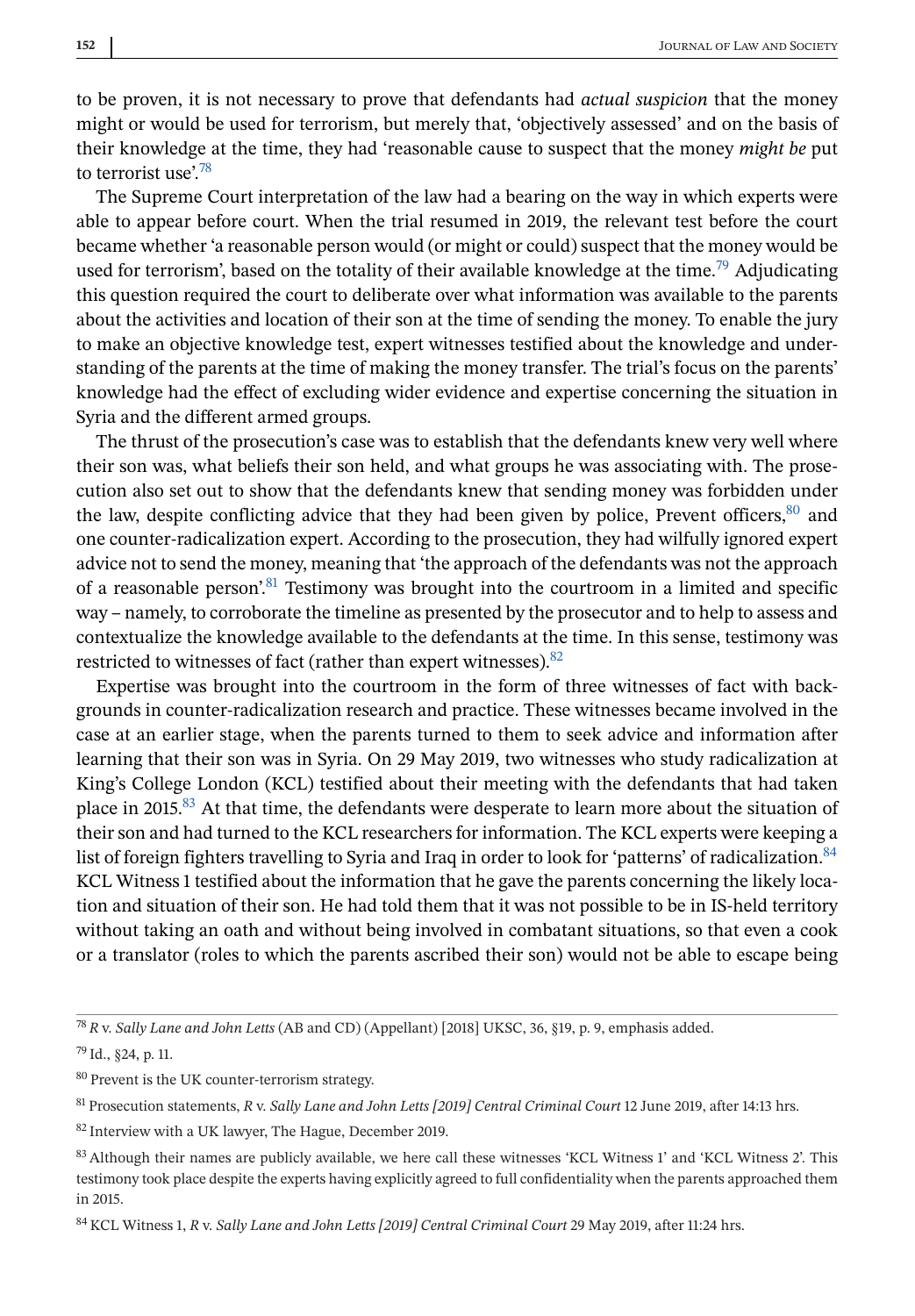involved in the fighting:

|                | Crown Prosecution: Did you offer a view on what sorts of activities [the son] was |
|----------------|-----------------------------------------------------------------------------------|
|                | engaged in?                                                                       |
| KCL Witness 1: | Yes, two things. Everyone was expected to contribute. What you                    |
|                | can with [your] specialism. But they all fought alongside this.                   |
|                | Crown Prosecution: Did you explain that everyone fights?                          |
| KCL Witness 1: | Yes. People performed dual roles. Fighting and [their]                            |
|                | specialism. $85$                                                                  |

KCL Witness 2 corroborated this assessment and said that '[in IS] you had to fulfil certain duties even if you had humanitarian motives'.<sup>86</sup> KCL Witness 1 testified that he strongly advised the parents not to send money. He also opined about the emotional state of the defendants at the time of the 2015 meeting: 'I had a sense that they were both in denial.'87

The defence, for their part, raised questions concerning the accuracy of the recollection of this meeting, of which no notes were taken and about which the KCL researchers were only questioned by police one year later. In addition, questions were raised about the reliability of these witnesses, especially because they had mistakenly claimed to have found the son's Twitter account. The KCL witnesses did not find any information about the son in their database of fighters, which the parents had at the time taken to mean that they 'did not think that [the son] was a fighter'.<sup>88</sup> According to the defence, the defendants 'had good reasons to be sceptical about the advice that [KCL Witness 1 gave them'. $89$ 

Despite these concerns, the reports from the KCL witnesses were accepted by the jury. As the judge wrote in his sentencing remarks, KCL Witness 1 'told you both, a matter of days before the 2 September [money] transfer, that everybody [in IS territory] fights and that you should not send money to [your son]'.<sup>90</sup> Consequently, the KCL testimony fulfilled an important function similar to that of the Dutch report discussed in the previous section – namely, to solidify the notion that *everyone* in IS-held territory was engaged in combat, so that *all* monies sent to these territories could be regarded as supporting combat, obviating the need to examine the particularities of each case.

Another witness to appear before the court was from the Active Change Foundation (ACF), a charity that functioned as a centre of expertise in counter-radicalization, with close contacts with police and counter-terrorism units (until 2016, when its funding was cut by the government).  $91$ Police had advised the defendants to contact the ACF, and they met several times with the ACF's director in 2015. At that time, the ACF director used the father's Facebook account to try to reach and reason with the son, and to 'figure out how deeply [the son] was involved' and 'to let him see things differently<sup>'.92</sup> On the assessment of the ACF witness, 'not everyone in Raqqa was a

<sup>85</sup> *R* v. *Sally Lane and John Letts [2019] Central Criminal Court* 29 May 2019, after 11:24 hrs.

<sup>86</sup> KCL Witness 2, *R* v. *Sally Lane and John Letts [2019] Central Criminal Court* 29 May 2019, after 11:24 hrs.

<sup>87</sup> KCL Witness 1, op. cit., n. 84.

<sup>88</sup> Defence closing statement, *R* v. *Sally Lane and John Letts [2019] Central Criminal Court* 12 June 2019, after 15:43 hrs. <sup>89</sup> Id.

<sup>90</sup> Judge Hilliard QC, sentencing notes, *R* v. *Sally Lane and John Letts [2019] Central Criminal Court* 21 June 2019, p. 3.

<sup>&</sup>lt;sup>91</sup> Although the name of this witness is publicly available, we here call him 'ACF Witness'.

<sup>92</sup> ACF Witness, *R* v. *Sally Lane and John Letts [2019] Central Criminal Court* 30 May 2019.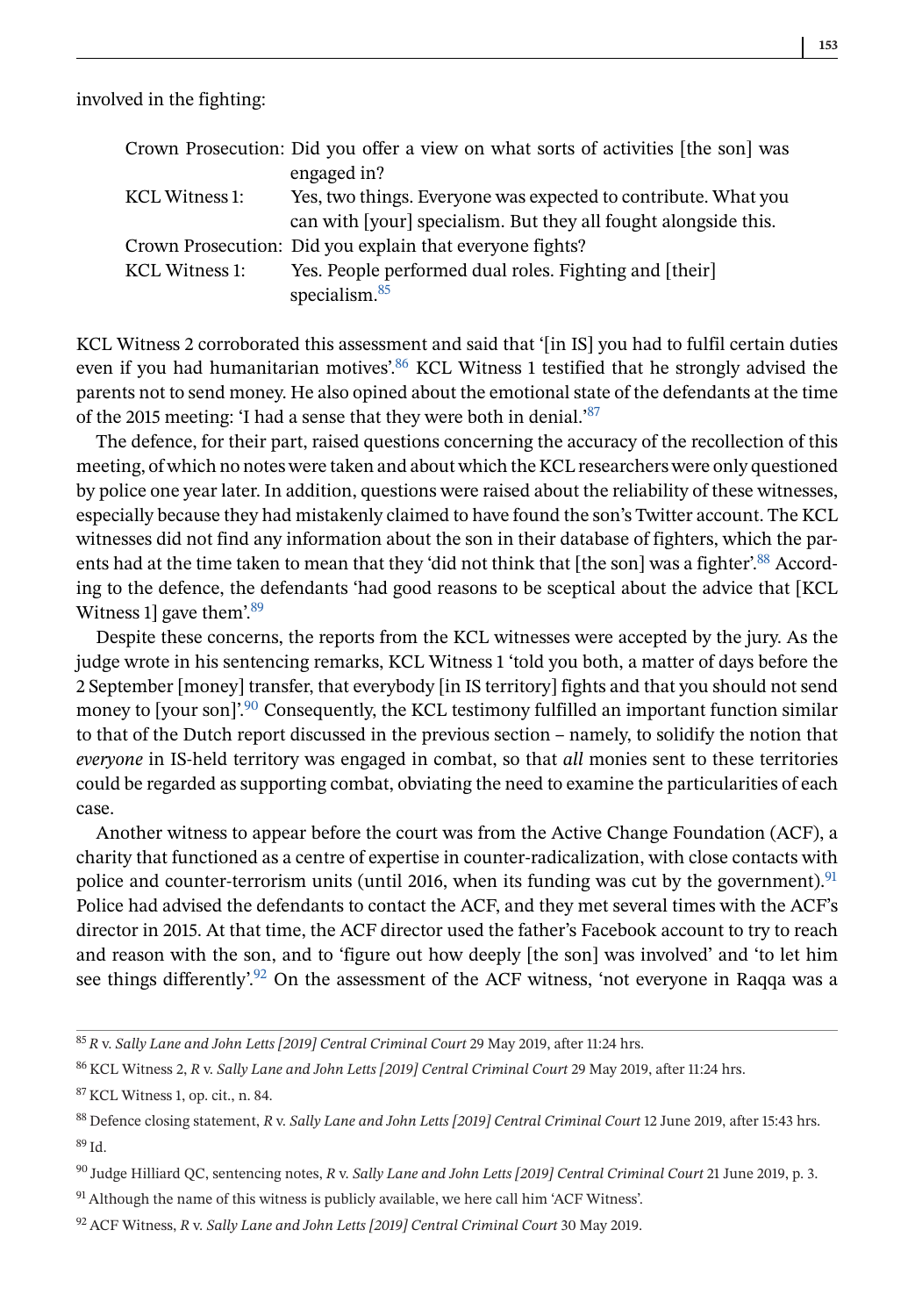fighter' and one could well be involved in, for example, translating.<sup>93</sup> For this witness, it was not unequivocally clear whether the son was with IS or another organization, though he did confirm that the son was 'very deep into the ideology'. This witness had been 'surprised but pleased' to learn that one police officer had advised the parents that they could send money, saying that he 'would agree with that permission'.<sup>94</sup> It was acknowledged that the parents' actions were influenced by this witness' assessment of the situation of the son, which they took to be authoritative, as at the time he was a 'senior and credible advisor to the Home Office'.<sup>95</sup> Ultimately, the judge's sentencing remarks did not refer to the statements by this witness.

The evidence of the KCL and ACF witnesses shows how expert knowledge became part of the trial without being treated as expert testimony. These counter-radicalization witnesses appeared as witnesses of fact, which meant that their credibility could not be questioned or cross-examined in the courtroom. The way in which their credibility was ultimately established or rejected by the court can be (partially) assessed through the judge's references to these testimonies in his sentencing remarks. Furthermore, the repeated argument of the prosecution that the parents sought expert advice on the situation in Syria, implying that they had the accurate knowledge of the activities and details of their son, became an important legal fact that could not be questioned. While these witnesses had to be considered witnesses of fact, the jury knew about their (academic) backgrounds, their experience with radicalization research, and their knowledge of terrorist organizations in the Middle East. The 'reasonable knowledge' test, in this case, meant that the question of whether the defendants found these radicalization experts credible or not at the time was displaced by the question of whether the jury found the narratives of the experts credible at trial.<sup>96</sup> We propose to understand this as a 'disguised' form of expertise.

Perhaps even more important than analysing the production and rejection of expertise during this trial is noting the kinds of testimony *left out* of trial and the kind of (expert) knowledge *not* mobilized before the court. The objective knowledge test was fully focused on establishing what the parents knew at the time of sending the money, and therefore excluded broader expert testimony and rendered it inadmissible. First, there was no independent expert testimony concerning the situation in Raqqa at the time that the son was there, and no testimony on the *modi operandi* of IS, its rituals of membership, or its territorial autonomy. There was no discussion more broadly on the complex and fluid frontlines during the considerable time that the son spent in Syria. No questions could be raised concerning the legitimacy of anti-Assad forces and the financial support of some of these groups by Western governments. In his instructions to the jury, the judge stated as a matter of fact that

there is no dispute that IS was a terrorist organization. ... Anyone taking part in their activities is supporting terrorism. Not only by engaging directly in violence but also by supporting the group in other ways, like ... building camps, interpreting, or religious instruction.<sup>97</sup>

<sup>93</sup> Id.

<sup>94</sup> Defence counsel, *R* v. *Sally Lane and John Letts [2019] Central Criminal Court* 30 May 2019.

<sup>95</sup> ACF Witness, op. cit., n. 92.

<sup>96</sup> Interview with a UK lawyer, op. cit., n. 82.

<sup>97</sup> Judge's instruction to the jury, *R* v. *Sally Lane and John Letts [2019] Central Criminal Court* 12 June 2019, after 10:25.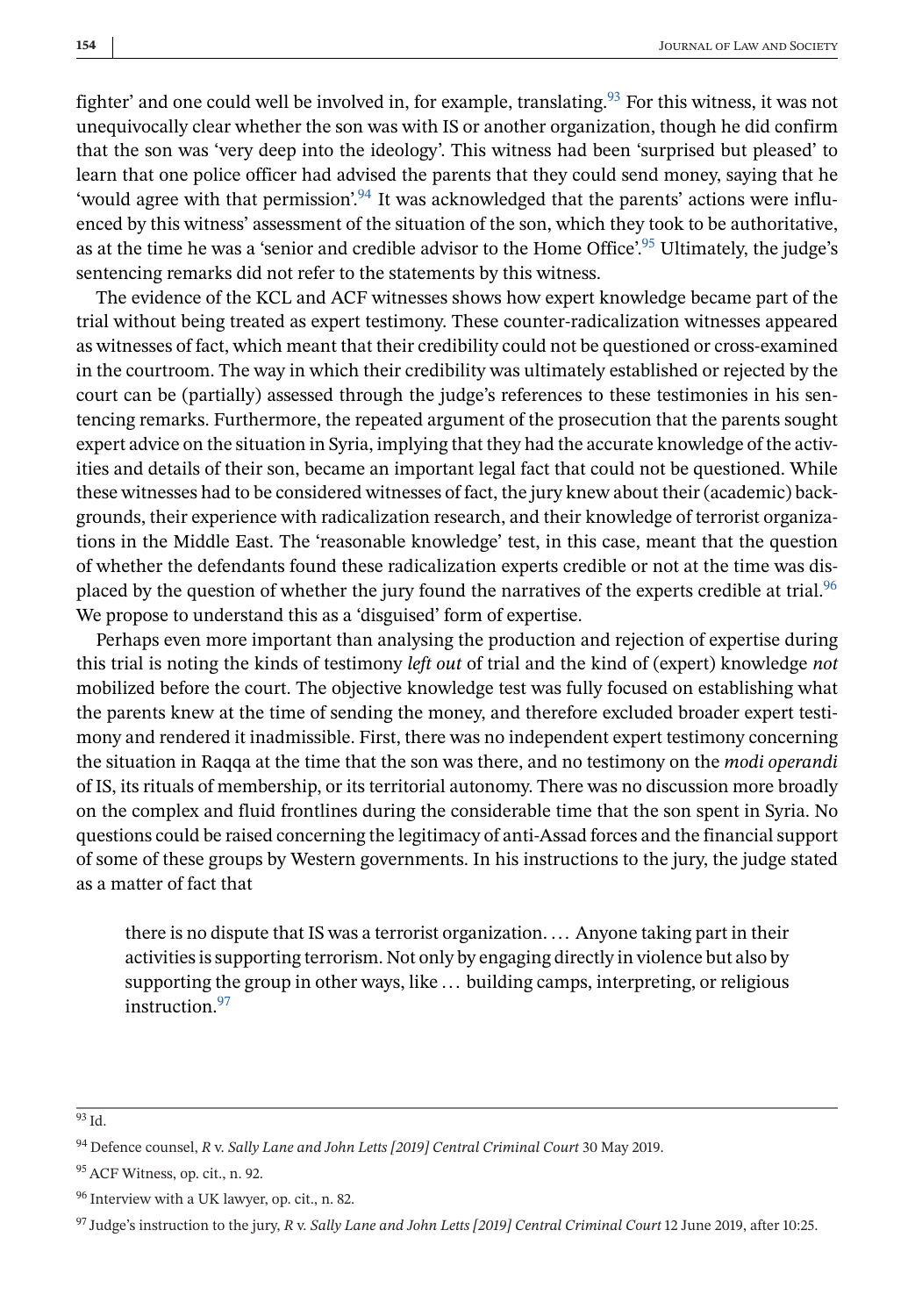Second, the court did not hear from psychologists who could testify to the mental state of the parents, even though the distress and desperation of the parents was an explicit and repeatedly addressed aspect of the trial, and even though the test before the court was whether the parents acted as 'reasonable persons'. The parents were said to be 'completely in pieces' when they found out that their son, 19 at the time, was in Syria. $98$  One of the experts testified that the defendants were concerned and worried, and that 'both of them broke down before me'.<sup>99</sup> The mental distress of the mother in particular was repeatedly mentioned before the court, both in her own testimony and that of others. This may have raised challenges concerning the required 'reasonable person' test. Indeed, the judge included an assessment of the parents' distress in his sentencing remarks, though he ultimately judged the parents to be misguided and said:

It is one thing for parents to be optimistic for and about their children and I do acknowledge that this was your son, who you love very much, and that it is in the nature of both of you to hope for and to look for the best in others, but, in this context, you did lose sight of the realities. $100$ 

In conclusion, in *R* v. *Sally Lane and John Letts*, terrorism expertise had an important but limited function. First, witnesses testified concerning their meetings with the parents around the time of the money transfers, to corroborate what was known to the parents at the time of the activities of the son, and to explain their advice on whether sending money was or was not allowed. Second, but in a rather limited way, witnesses discussed the ideology of IS and the question of whether it was possible to be in Raqqa without supporting IS as a terrorist organization. We have argued that witnesses of fact functioned as 'disguised' expertise in this context. The factual situation of the Syrian war and the conditions in Raqqa were presumed to be known and were not contested before the court, nor was it considered necessary to hear from experts concerning the psychological or pedagogical implications of the situation in which the parents found themselves.

### **7 CONCLUSION: TERRORISM EXPERTISE BEFORE THE COURTS**

This article has raised the question of how terrorism expertise comes before the court – how it is invited, debated, accepted, or rejected in legal practice in terrorism financing cases. This question is important, not just because we have little understanding of the processes that 'juridify' scientific expertise in general, but also because terrorism expertise is a particularly contested type of knowledge that is increasingly demanded by the courts. The relatively new crime of terrorism financing is committed far in advance of the violent act and requires courts to assess evidence concerning potential support for terrorist parties during ongoing and fluid conflict. As the judge phrased it in the pre-trial hearing of *R* v. *Sally Lane and John Letts*, experts on radicalization and terrorism are required to assess such cases much like 'a radiologist looking at a scan'.<sup>101</sup>

We have critically examined the expert assessments of the situation in areas controlled by terrorist groups, which can act as powerful grounds for conviction in the dual sense. Our approach

<sup>98</sup> Defence closing statement, op. cit., n. 88.

<sup>99</sup> ACF Witness, op. cit., n. 84.

<sup>100</sup> Judge Hilliard QC, op. cit., n. 90, p. 2.

<sup>&</sup>lt;sup>101</sup> Judge, *R* v. *Sally Lane and John Letts [2017] Central Criminal Court* 20 January 2017.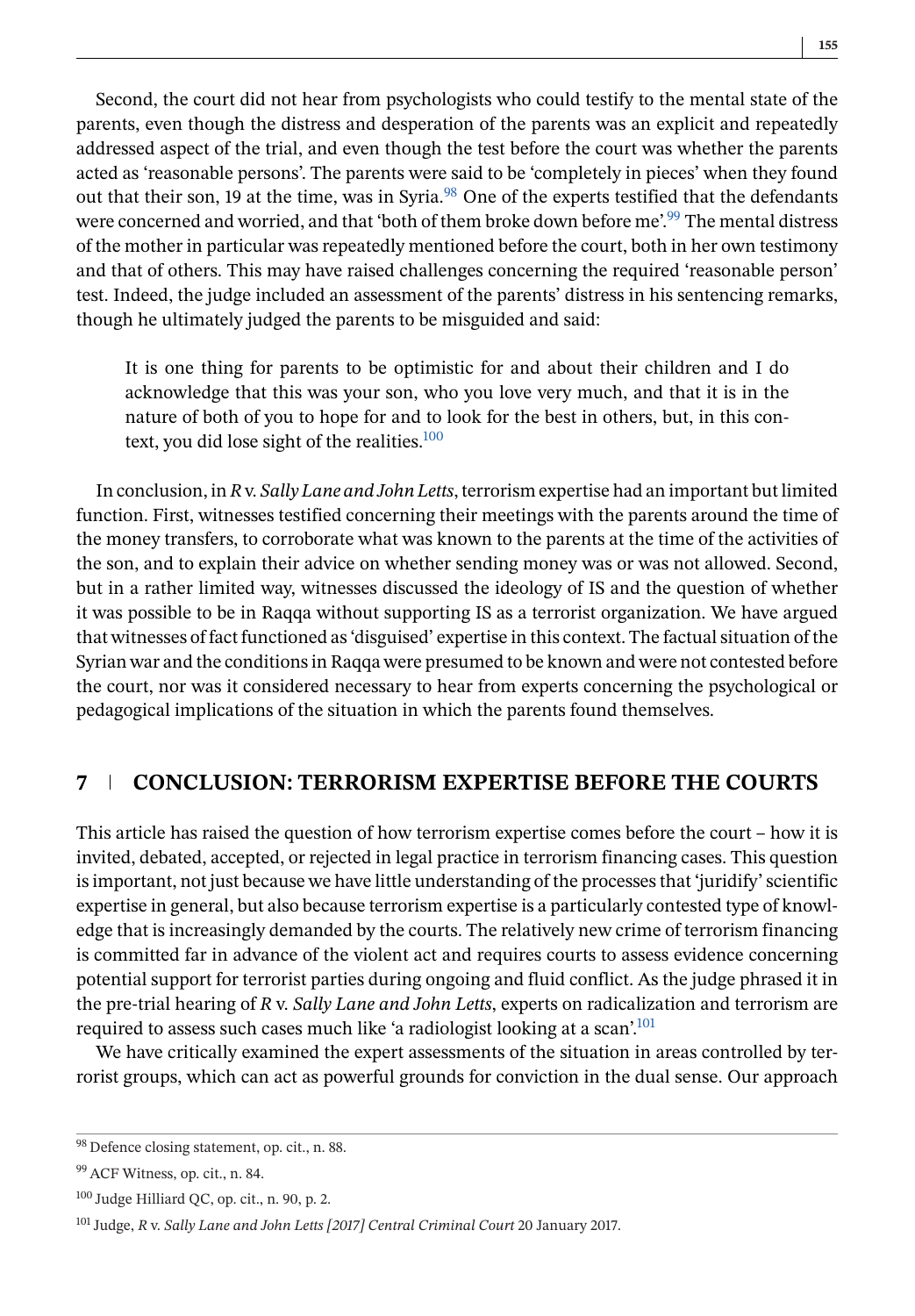offers a detailed examination of everyday practices and materials that become entangled in presenting and negotiating expert knowledge, and also allows for broader questions on credibility and controversies. Our examination of a limited set of cases in the UK and the Netherlands (under Section 17 of the UK Terrorism Act and Article 421Sr of Dutch criminal law) is insufficient to draw generalized conclusions; further work is needed to ask what patterns of expertise $102$  appear in terrorism trials. Nevertheless, we can tentatively identify patterns concerning terrorism expertise before the court and pose questions that can serve as the basis for further research.

First, we found that the ways in which expert materials and testimonies were incorporated in the trials of terrorism financing that we examined (which focused on the financial support of socalled 'foreign fighters') elicited few questions about the dividing line between terrorism, civil war, and uprising, and avoided academic debates on the nature of terrorism, its contested definitions, and the constellation of warring parties. The judges did not allow debate on the fluid frontlines of the complex conflict in Syria, or invite region experts to corroborate local events and situations at the time of the alleged crimes. Instead, they decided on narrow and rather stylized accounts of the situation on the ground, which allowed limited definitions of what terrorism is (and is not).

Second, in the instances that form the empirical heart of this article, we found that limited and specific types of expertise were invited before the court. The cases that we examined heard experts in the realm of radicalization or terrorism, but not in the broader realms of regional or international politics, nor (relevant to the UK case) psychology, pedagogy, or adjacent fields. It appears that there are specialized networks of credibility at work: in all cases, the type of expertise most clearly heard before the court had prior relations with police or security authorities. Sometimes, witnesses are actually part of police research teams; sometimes, experts work closely with police and counter-terrorism authorities (as in the case of the ACF expert in the UK case); sometimes, they work within academia but with a track record of security-oriented policy advice. Furthermore, specifically in the Dutch case, we observed that legal professionals worked with very different standards of credibility than the security experts who conducted the research. This narrow focus on what counts as expertise ignores the fact that knowledge production is 'transversal to social sites' and inherently contested.<sup>103</sup> Our hypothesis is that, with the emergence of specialized terrorism law and terrorism courts, there has also been the emergence of a specialized network of radicalization/terrorism expertise that has acquired a privileged voice in courtrooms, to the exclusion of other types of voices.

Third, we proposed that different materials enter the courtroom with the introduction of security knowledge as a new type of expertise. Legal materials, such as expert reports, help to compress complicated and fluid security situations into neat legal categories of facts before the court. As shown in the case of the Dutch expert report, these seemingly stable materials remain socially and politically contested even after they have been accepted by one court as legal fact. Nevertheless, these legal facts have major impacts on the lives of those who are convicted of a terrorist offence, even if their jail sentence is suspended: a terrorist charge or conviction will stigmatize a defendant for life and is likely to have effects on their future, including job opportunities and access to the financial system/financial institutions.<sup>104</sup> Tracing the debates about which materials can be admitted or excluded as credible expertise before the court can help understanding of the broader political and social debates on terrorism underlying these new convictions.

<sup>102</sup> Stampnitzky, op. cit., n. 18, pp. 83–84.

<sup>103</sup> C. Aradau and J. Huysmans, 'Assembling Credibility: Knowledge, Method and Critique in Times of "Post-Truth"' (2019) 50 *Security Dialogue* 40, at 42.

<sup>&</sup>lt;sup>104</sup> McCulloch and Pickering, op. cit., n. 15; de Goede and Sullivan, op. cit., n. 15.